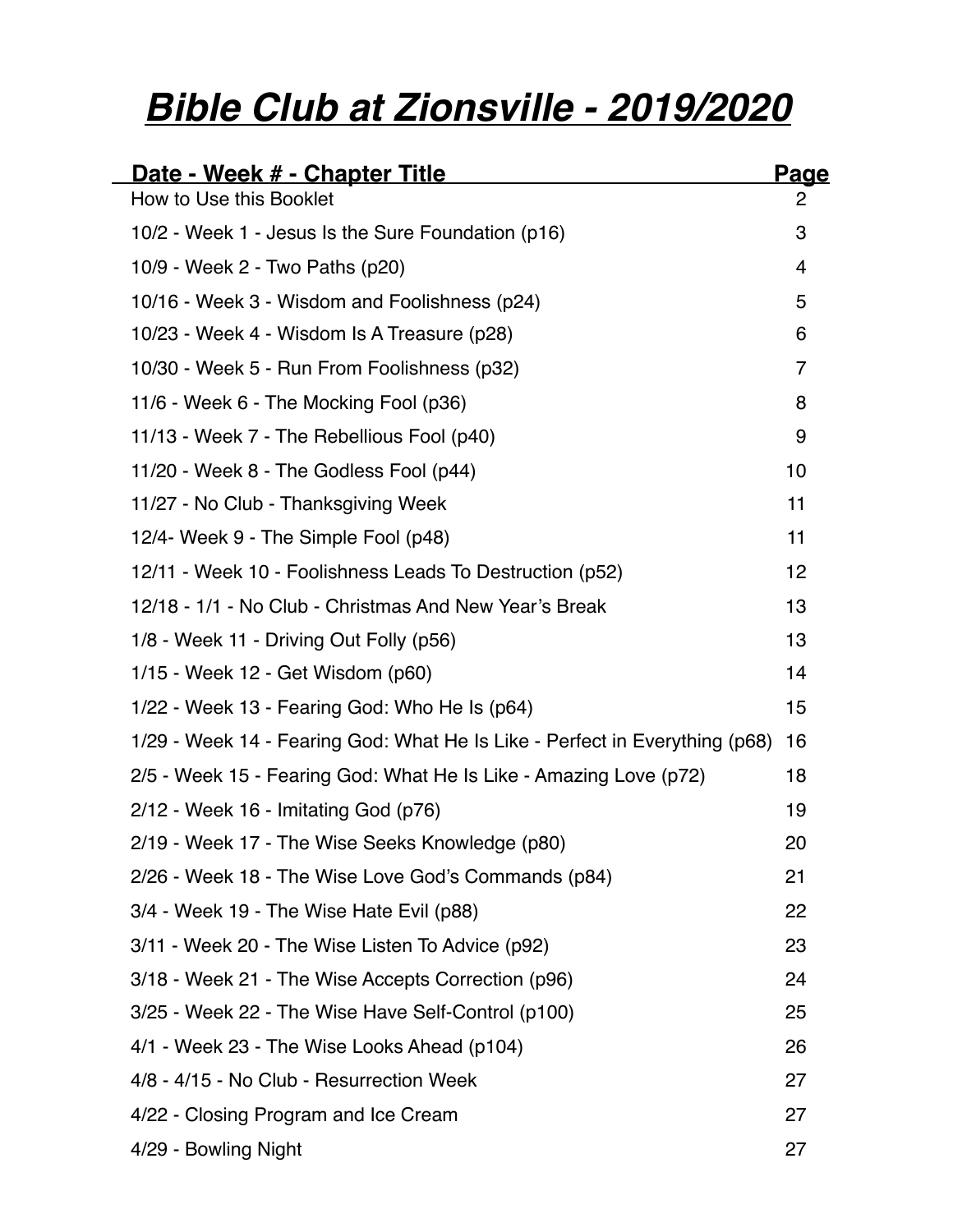#### **Beginners** - any child from age 3-preschool

In many of the lessons the verse have a section that is bold or the team will highlight the section of the verse for the child to learn

**Learners** - Any child kindergarten-2nd grades This group will be asked to learn at least 1 verse per week.

**Growers** - Any child 3rd-6th grades This group will be asked to learn 1-2 verses per week

**Youth** - Any student 7th -12th grades This group will be asked to learn 2-3 verses per week.

# <span id="page-1-0"></span>**How to Use this Booklet**

Our desire is that the child and the family will learn verses in preparation for the upcoming lesson. For example, when we have Bible Club on "10/9 - Week 2" we will work through the lesson titled "Two Paths." So the verses listed under that date should be said that week. Each week students can say review verses from the previous week for extra points. They can also earn up to 7 extra points each week, one for each day of the week they read the Assignment at the top of the verse pages.

We understand that each person is different both in how and what they memorize. There are many extra verses in each lesson. Each family/child can pick from the list the verse(s) they want to memorize for that week.

As for the schedule, please put April 29 in your calendar. That is the night we plan to go bowling as the reward for the verses memorized this year. For cancellations or changes please see the Youth Group/Bible Club website (link below). We follow the East Penn School Districts cancelations.

#### **[www.zbfchurch.org/bibleclub](http://www.zbfchurch.org/bibleclub)**

If you have any questions please contact one of the following: Pastor Bryan McNally - 484-725-0433 - zionsvillebiblefellowship@gmail.com Sandy Pruitt - 610-965-3505 - [sandypru@ptd.net](mailto:sandypru@ptd.net)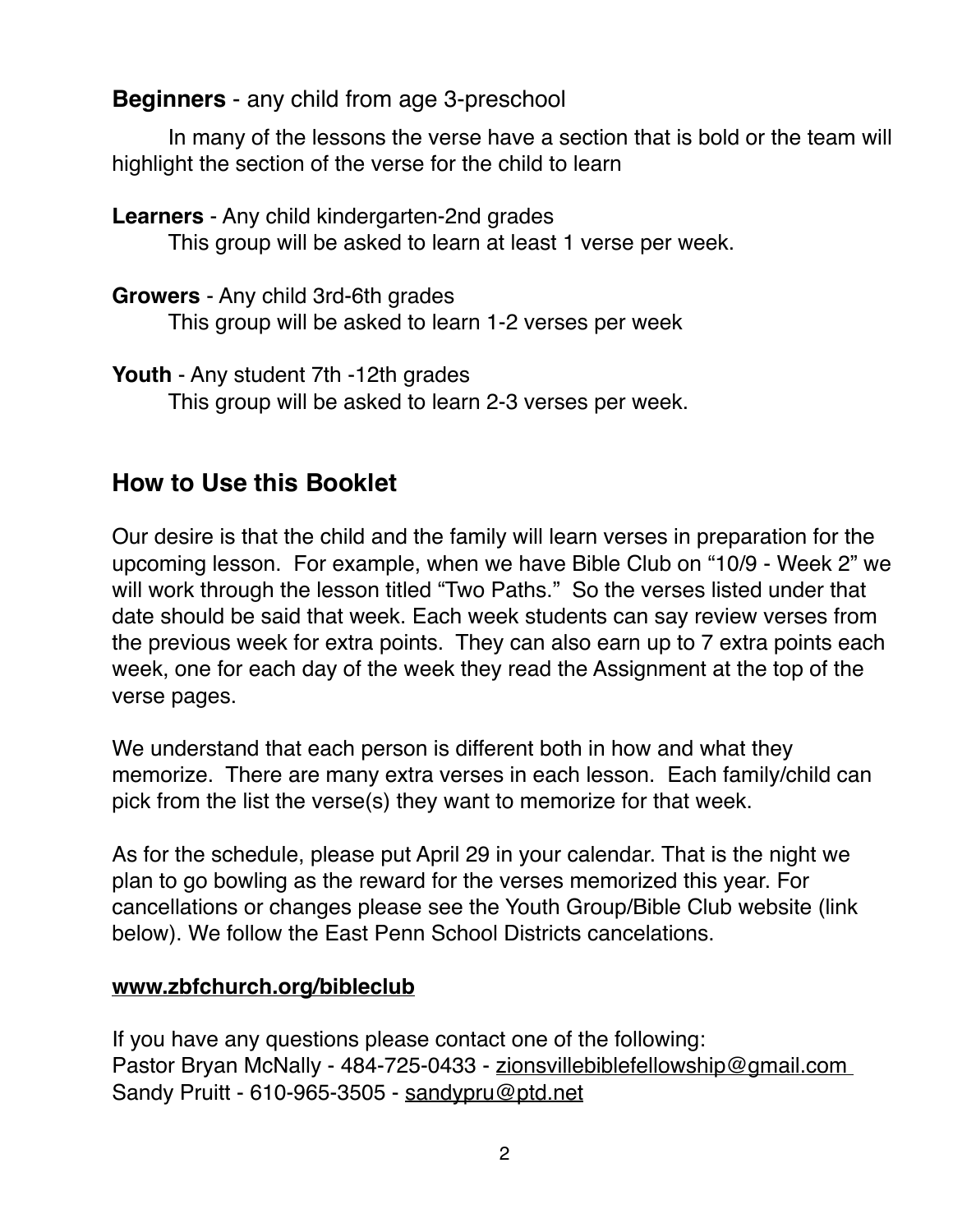# <span id="page-2-0"></span>**10/2 - Week 1 - Jesus Is the Sure Foundation (p16)**

| Assignment - Read Philippians $3 \square \square \square \square \square \square \square$ |  |
|-------------------------------------------------------------------------------------------|--|
|-------------------------------------------------------------------------------------------|--|

#### **FSV**

- Proverbs 3:13–14 13 Blessed is the one who finds wisdom, and the one who gets understanding, 14 for the gain from her is better than gain from silver and her profit better than gold.
- Romans 5:19 For as by the one man's disobedience the many were made sinners, so by the one man's obedience the many will be made righteous.
- 1 Corinthians 3:11 For no one can lay a foundation other than that which is laid, which is Jesus Christ.

- Proverbs 3:13–14 13 Happy is the man that findeth wisdom, And the man that getteth understanding. 14 For the merchandise of it is better than the merchandise of silver, And the gain thereof than fine gold.
- Romans 5:19 For as by one man's disobedience many were made sinners, so by the obedience of one shall many be made righteous.
- 1 Corinthians 3:11 For other foundation can no man lay than that is laid, which is Jesus Christ.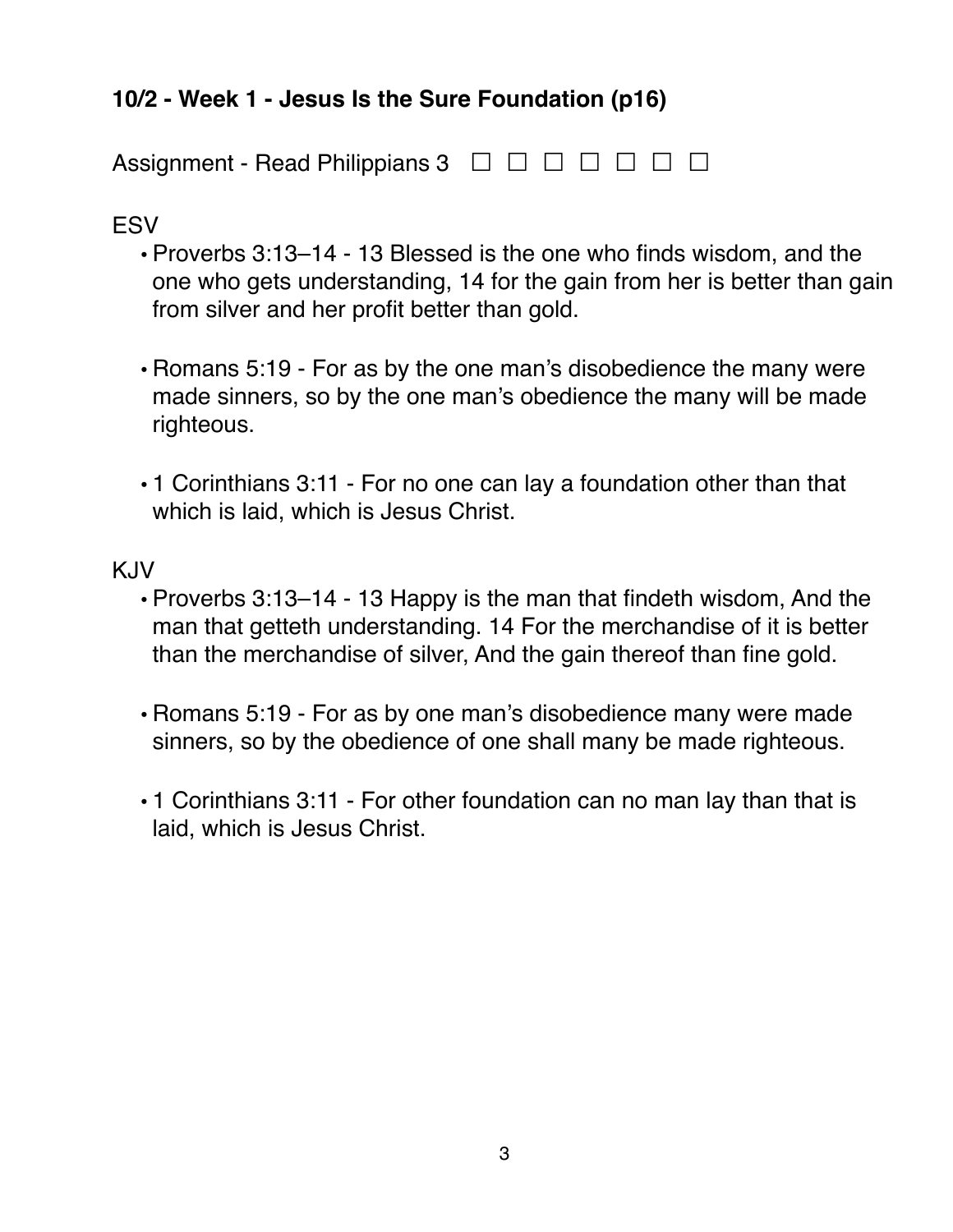## <span id="page-3-0"></span>**10/9 - Week 2 - Two Paths (p20)**

Assignment - Read Isaiah 35 <del>□ □ □ □ □ □ □</del>

**ESV** 

- **•** Proverbs 3:13–14 13 Blessed is the one who finds wisdom, and the one who gets understanding, 14 for the gain from her is better than gain from silver and her profit better than gold.
- **•** Proverbs 4:11–12 11 I have taught you the way of wisdom; I have led you in the paths of uprightness. 12 When you walk, your step will not be hampered, and if you run, you will not stumble.
- **•** Proverbs 4:13 Keep hold of instruction; do not let go; guard her, for she is your life.
- **•** Proverbs 4:14–15 14 Do not enter the path of the wicked, and do not walk in the way of the evil. 15 Avoid it; do not go on it; turn away from it and pass on.

- **•** Proverbs 3:13–14 13 Happy is the man that findeth wisdom, And the man that getteth understanding. 14 For the merchandise of it is better than the merchandise of silver, And the gain thereof than fine gold.
- **•** Proverbs 4:11–12 11 I have taught thee in the way of wisdom; I have led thee in right paths. 12 When thou goest, thy steps shall not be straitened; And when thou runnest, thou shalt not stumble.
- **•** Proverbs 4:13 Take fast hold of instruction; let her not go: Keep her; for she is thy life.
- **•** Proverbs 4:14–15 14 Enter not into the path of the wicked, And go not in the way of evil men. 15 Avoid it, pass not by it, Turn from it, and pass away.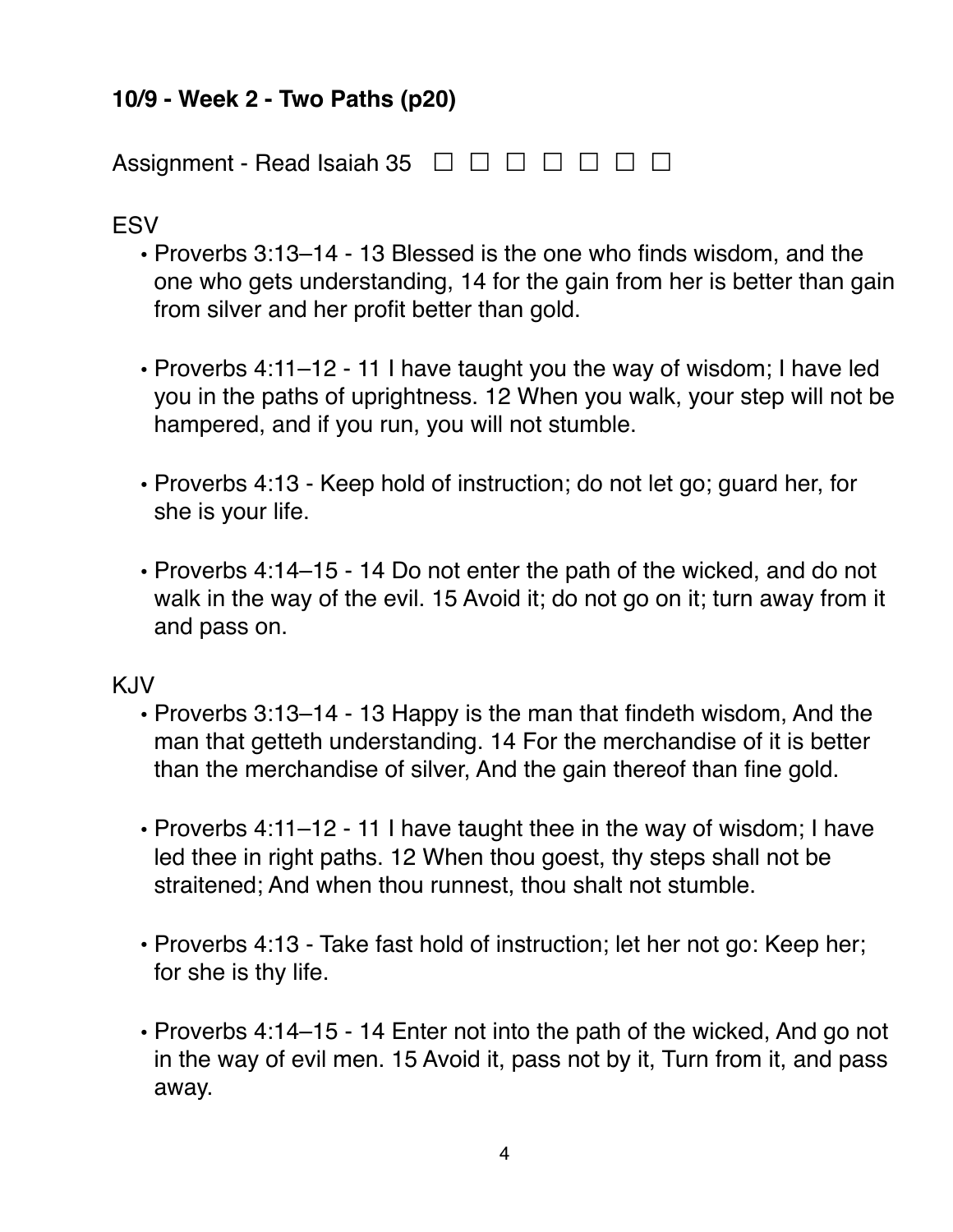# <span id="page-4-0"></span>**10/16 - Week 3 - Wisdom and Foolishness (p24)**

Assignment - Read Acts 4:32–5:11  $\Box$   $\Box$   $\Box$   $\Box$   $\Box$   $\Box$   $\Box$ 

#### **ESV**

- **•** Proverbs 3:13–14 13 Blessed is the one who finds wisdom, and the one who gets understanding, 14 for the gain from her is better than gain from silver and her profit better than gold.
- **•** Luke 6:43–45 43 "For no good tree bears bad fruit, nor again does a bad tree bear good fruit, 44 for each tree is known by its own fruit. For figs are not gathered from thornbushes, nor are grapes picked from a bramble bush. 45 The good person out of the good treasure of his heart produces good, and the evil person out of his evil treasure produces evil, for out of the abundance of the heart his mouth speaks.
- **•** 2 Corinthians 8:2 for in a severe test of affliction, their abundance of joy and their extreme poverty have overflowed in a wealth of generosity on their part.

- **•** Proverbs 3:13–14 13 Happy is the man that findeth wisdom, And the man that getteth understanding. 14 For the merchandise of it is better than the merchandise of silver, And the gain thereof than fine gold.
- **•** Luke 6:43–45 43 For a good tree bringeth not forth corrupt fruit; neither doth a corrupt tree bring forth good fruit. 44 For every tree is known by his own fruit. For of thorns men do not gather figs, nor of a bramble bush gather they grapes. 45 A good man out of the good treasure of his heart bringeth forth that which is good; and an evil man out of the evil treasure of his heart bringeth forth that which is evil: for of the abundance of the heart his mouth speaketh.
- **•** 2 Corinthians 8:2 How that in a great trial of affliction the abundance of their joy and their deep poverty abounded unto the riches of their liberality.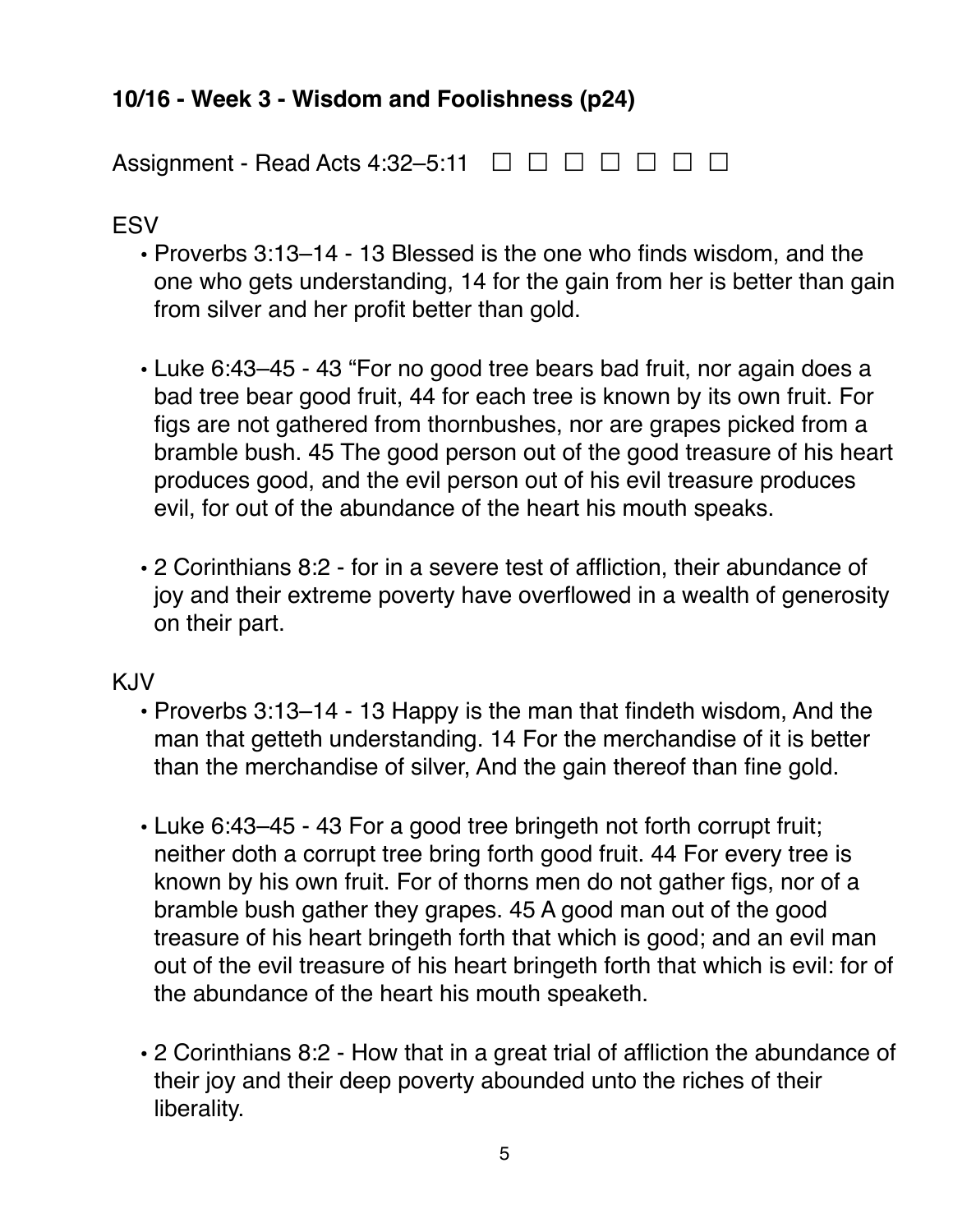# <span id="page-5-0"></span>**10/23 - Week 4 - Wisdom Is A Treasure (p28)**

Assignment - Read Proverbs 1 <del>□ □ □ □ □ □</del> □

**ESV** 

- **•** Proverbs 3:13–14 13 Blessed is the one who finds wisdom, and the one who gets understanding, 14 for the gain from her is better than gain from silver and her profit better than gold.
- **•** Proverbs 4:7 The beginning of wisdom is this: Get wisdom, and whatever you get, get insight.
- **•** Proverbs 17:22 A joyful heart is good medicine, but a crushed spirit dries up the bones.
- **•** Proverbs 15:1 A soft answer turns away wrath, but a harsh word stirs up anger.
- **•** Proverbs 16:24 Gracious words are like a honeycomb, sweetness to the soul and health to the body.

- **•** Proverbs 3:13–14 13 Happy is the man that findeth wisdom, And the man that getteth understanding. 14 For the merchandise of it is better than the merchandise of silver, And the gain thereof than fine gold.
- **•** Proverbs 4:7 Wisdom is the principal thing; therefore get wisdom: And with all thy getting get understanding.
- **•** Proverbs 17:22 A merry heart doeth good like a medicine: But a broken spirit drieth the bones.
- **•** Proverbs 15:1 A soft answer turneth away wrath: But grievous words stir up anger.
- **•** Proverbs 16:24 Pleasant words are as an honeycomb, Sweet to the soul, and health to the bones.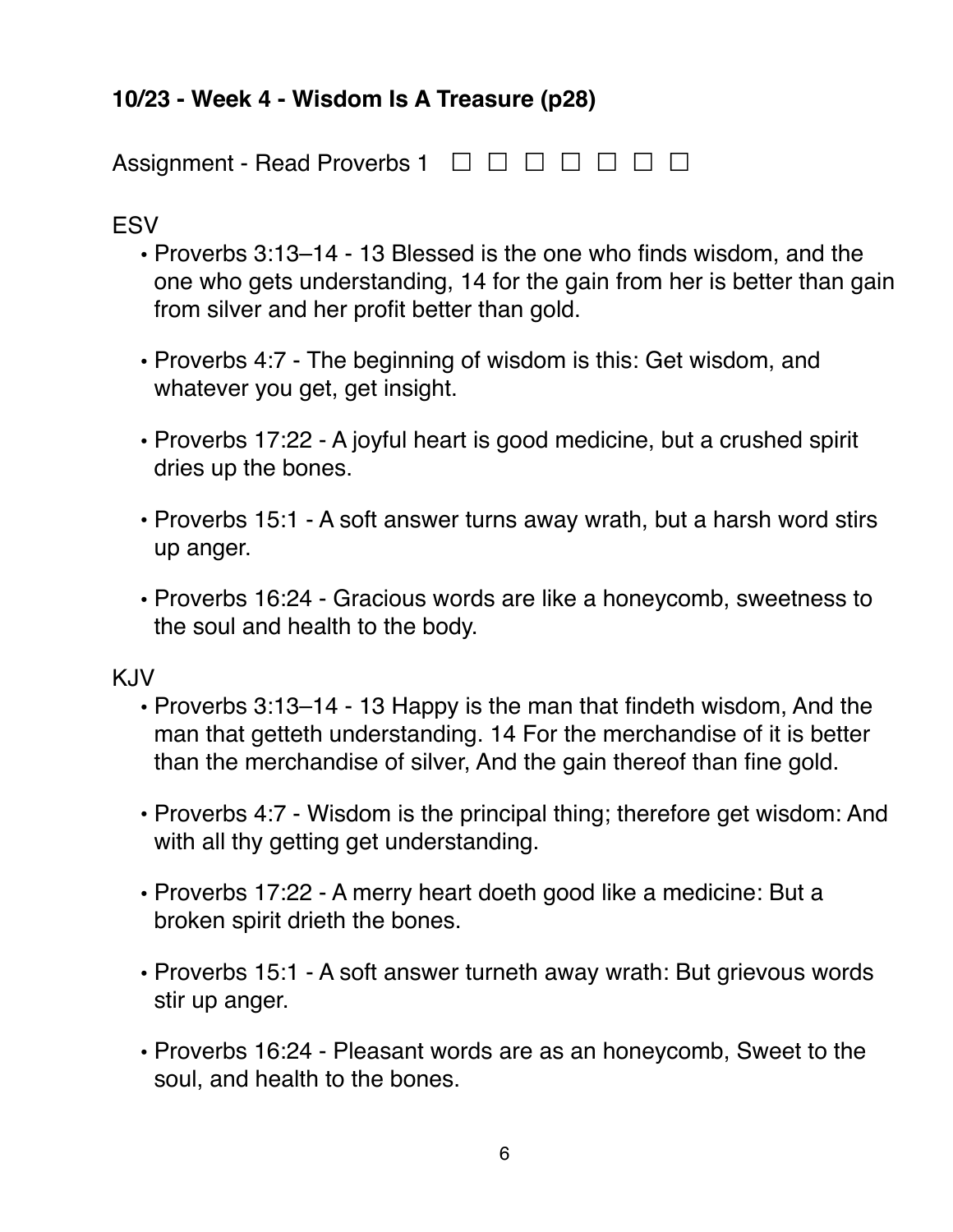# <span id="page-6-0"></span>**10/30 - Week 5 - Run From Foolishness (p32)**

Assignment - Read Proverbs 2 <del>□ □ □ □ □ □</del> □

### ESV

- **•** Proverbs 3:13–14 13 Blessed is the one who finds wisdom, and the one who gets understanding, 14 for the gain from her is better than gain from silver and her profit better than gold.
- **•** Proverbs 1:20–21 20 Wisdom cries aloud in the street, in the markets she raises her voice; 21 at the head of the noisy streets she cries out; at the entrance of the city gates she speaks:
- **•** Proverbs 4:13–15 13 Keep hold of instruction; do not let go; guard her, for she is your life. 14 Do not enter the path of the wicked, and do not walk in the way of the evil. 15 Avoid it; do not go on it; turn away from it and pass on.

- **•** Proverbs 3:13–14 13 Happy is the man that findeth wisdom, And the man that getteth understanding. 14 For the merchandise of it is better than the merchandise of silver, And the gain thereof than fine gold.
- **•** Proverbs 1:20–21 20 Wisdom crieth without; She uttereth her voice in the streets: 21 She crieth in the chief place of concourse, in the openings of the gates: In the city she uttereth her words, saying,
- **•** Proverbs 4:13–15 13 Take fast hold of instruction; let her not go: Keep her; for she is thy life. 14 Enter not into the path of the wicked, And go not in the way of evil men. 15 Avoid it, pass not by it, Turn from it, and pass away.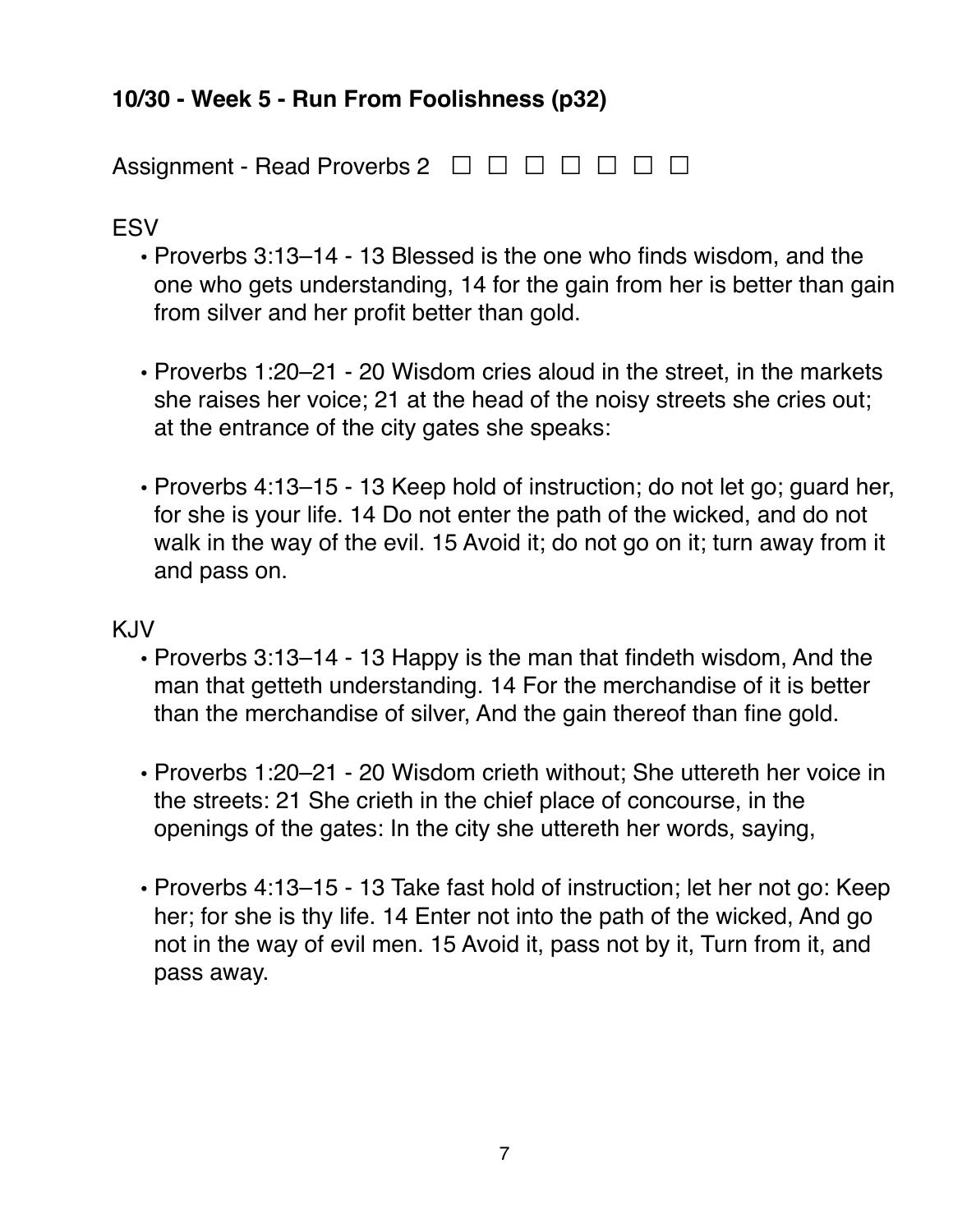# <span id="page-7-0"></span>**11/6 - Week 6 - The Mocking Fool (p36)**

Assignment - Read Proverbs 3 <del>□ □ □ □ □ □</del> □

### **ESV**

- **•** Proverbs 3:15–16 15 She is more precious than jewels, and nothing you desire can compare with her. 16 Long life is in her right hand; in her left hand are riches and honor.
- **•** Psalm 14:1 The fool says in his heart, "There is no God." They are corrupt, they do abominable deeds; there is none who does good.
- **•** Psalm 1:1–2 1 Blessed is the man who walks not in the counsel of the wicked, nor stands in the way of sinners, nor sits in the seat of scoffers; 2 but his delight is in the law of the Lord, and on his law he meditates day and night.
- **•** Proverbs 4:27 Do not swerve to the right or to the left; turn your foot away from evil.

- **•** Proverbs 3:15–16 15 She is more precious than rubies: And all the things thou canst desire are not to be compared unto her. 16 Length of days is in her right hand; And in her left hand riches and honour.
- **•** Proverbs 14:1 Every wise woman buildeth her house: But the foolish plucketh it down with her hands.
- **•** Psalm 1:1–2 1 Blessed is the man That walketh not in the counsel of the ungodly, Nor standeth in the way of sinners, Nor sitteth in the seat of the scornful. 2 But his delight is in the law of the Lord; And in his law doth he meditate day and night.
- **•** Proverbs 4:27 Turn not to the right hand nor to the left: Remove thy foot from evil.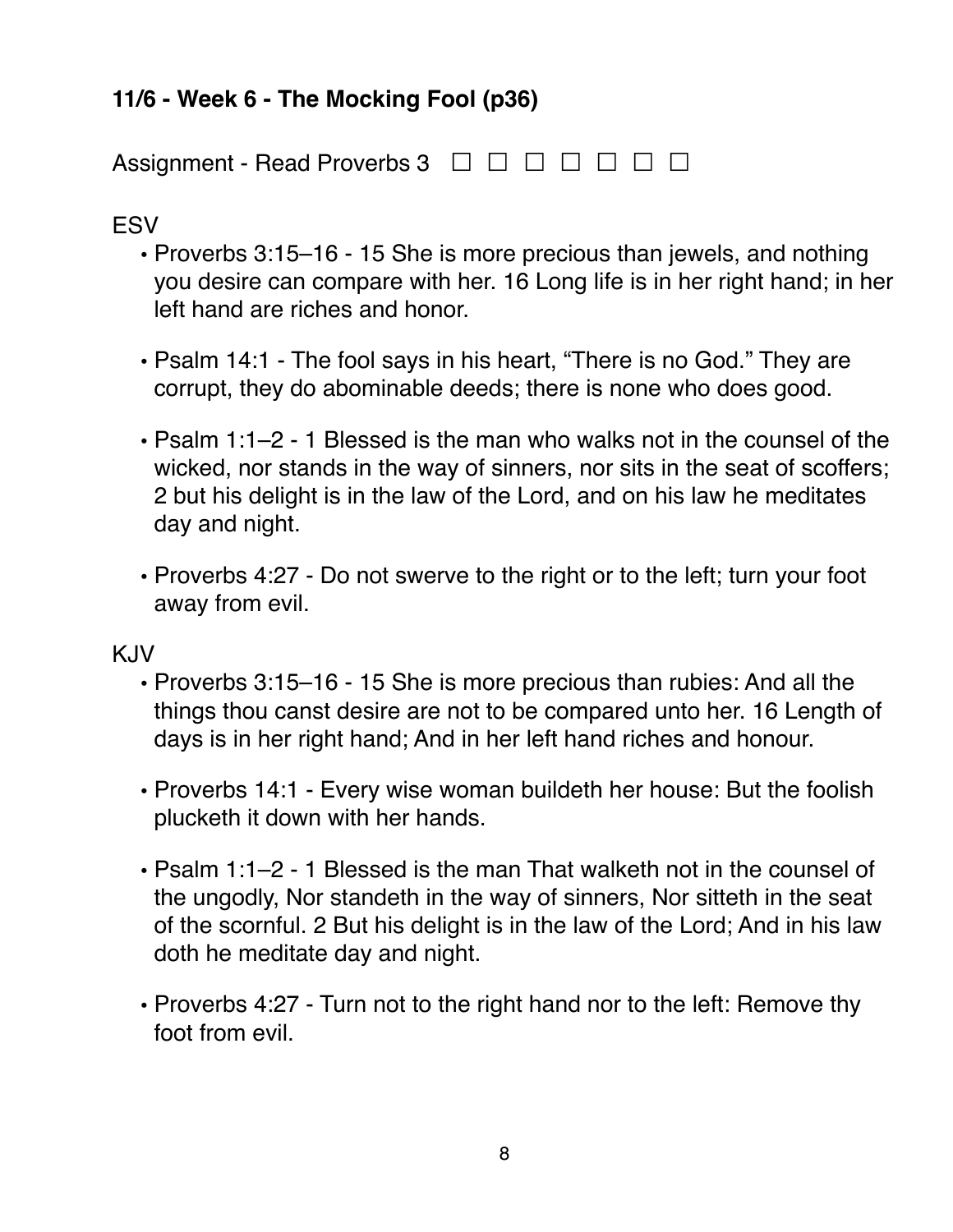# <span id="page-8-0"></span>**11/13 - Week 7 - The Rebellious Fool (p40)**

Assignment - Read Proverbs 4 <del>□ □ □ □ □ □</del> □

**ESV** 

- **•** Proverbs 3:15–16 15 She is more precious than jewels, and nothing you desire can compare with her. 16 Long life is in her right hand; in her left hand are riches and honor.
- **•** Proverbs 3:1–2 1 My son, do not forget my teaching, but let your heart keep my commandments, 2 for length of days and years of life and peace they will add to you.
- **•** Proverbs 17:21 He who sires a fool gets himself sorrow, and the father of a fool has no joy.
- **•** Proverbs 10:1 The proverbs of Solomon. A wise son makes a glad father, but a foolish son is a sorrow to his mother.

- **•** Proverbs 3:15–16 15 She is more precious than rubies: And all the things thou canst desire are not to be compared unto her. 16 Length of days is in her right hand; And in her left hand riches and honour.
- **•** Proverbs 3:1–2 1 My son, forget not my law; But let thine heart keep my commandments: 2 For length of days, and long life, And peace, shall they add to thee.
- **•** Proverbs 17:21 He that begetteth a fool doeth it to his sorrow: And the father of a fool hath no joy.
- **•** Proverbs 10:1 The proverbs of Solomon. A wise son maketh a glad father: But a foolish son is the heaviness of his mother.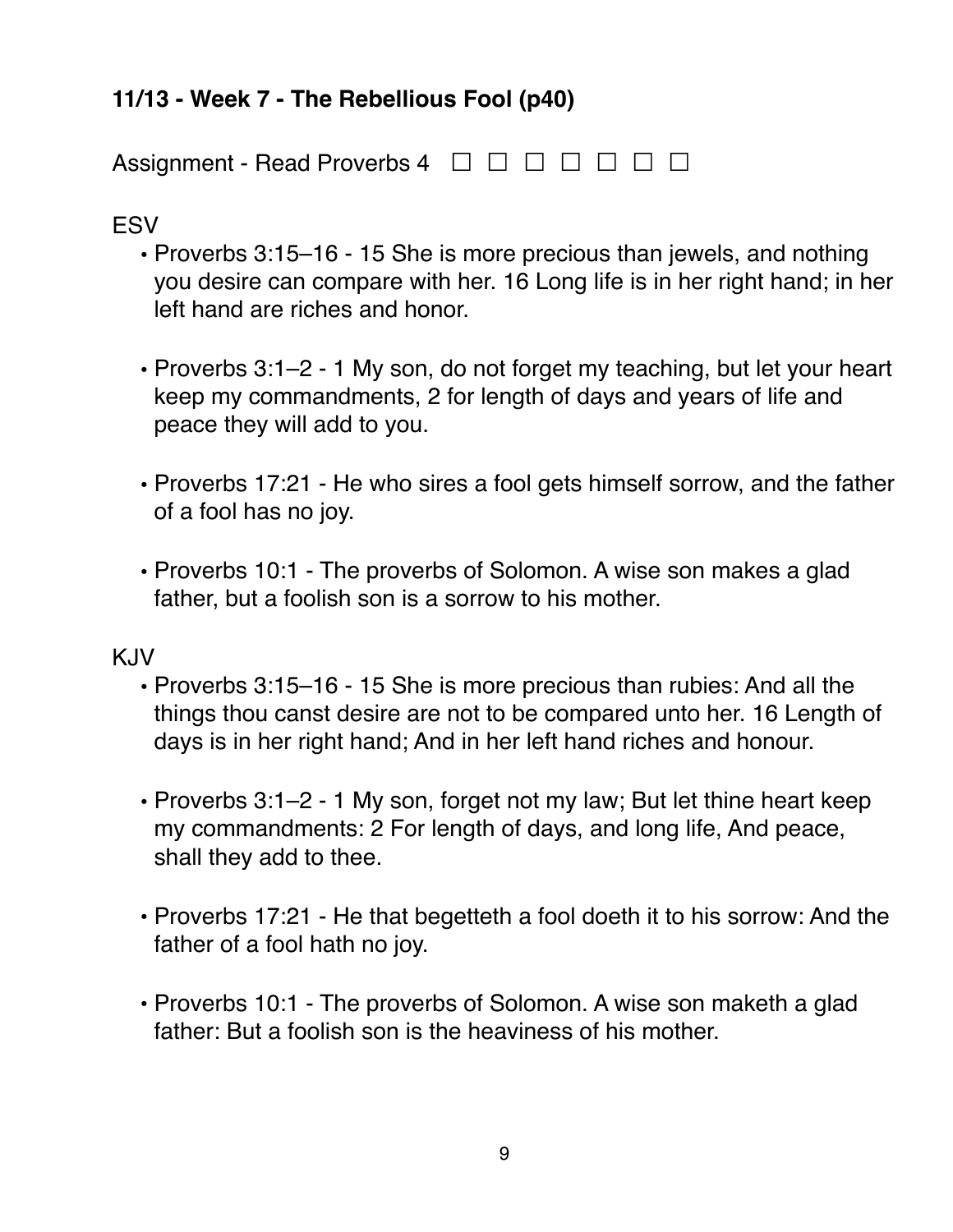# <span id="page-9-0"></span>**11/20 - Week 8 - The Godless Fool (p44)**

Assignment - Read Proverbs 6 <del></del> □ □ □ □ □ □ □

**ESV** 

- **•** Proverbs 3:15–16 15 She is more precious than jewels, and nothing you desire can compare with her. 16 Long life is in her right hand; in her left hand are riches and honor.
- **•** Psalm 10:4 In the pride of his face the wicked does not seek him; all his thoughts are, "There is no God."
- **•** Luke 16:31 He said to him, 'If they do not hear Moses and the Prophets, neither will they be convinced if someone should rise from the dead.'"
- **•** Philippians 3:8–9 8 Indeed, I count everything as loss because of the surpassing worth of knowing Christ Jesus my Lord. For his sake I have suffered the loss of all things and count them as rubbish, in order that I may gain Christ 9 and be found in him, not having a righteousness of my own that comes from the law, but that which comes through faith in Christ, the righteousness from God that depends on faith—

- **•** Proverbs 3:15–16 15 She is more precious than rubies: And all the things thou canst desire are not to be compared unto her. 16 Length of days is in her right hand; And in her left hand riches and honour.
- **•** Psalm 10:4 The wicked, through the pride of his countenance, will not seek after God: God is not in all his thoughts.
- **•** Luke 16:31 And he said unto him, If they hear not Moses and the prophets, neither will they be persuaded, though one rose from the dead.
- **•** Philippians 3:8–9 8 Yea doubtless, and I count all things but loss for the excellency of the knowledge of Christ Jesus my Lord: for whom I have suffered the loss of all things, and do count them but dung, that I may win Christ, 9 And be found in him, not having mine own righteousness, which is of the law, but that which is through the faith of Christ, the righteousness which is of God by faith: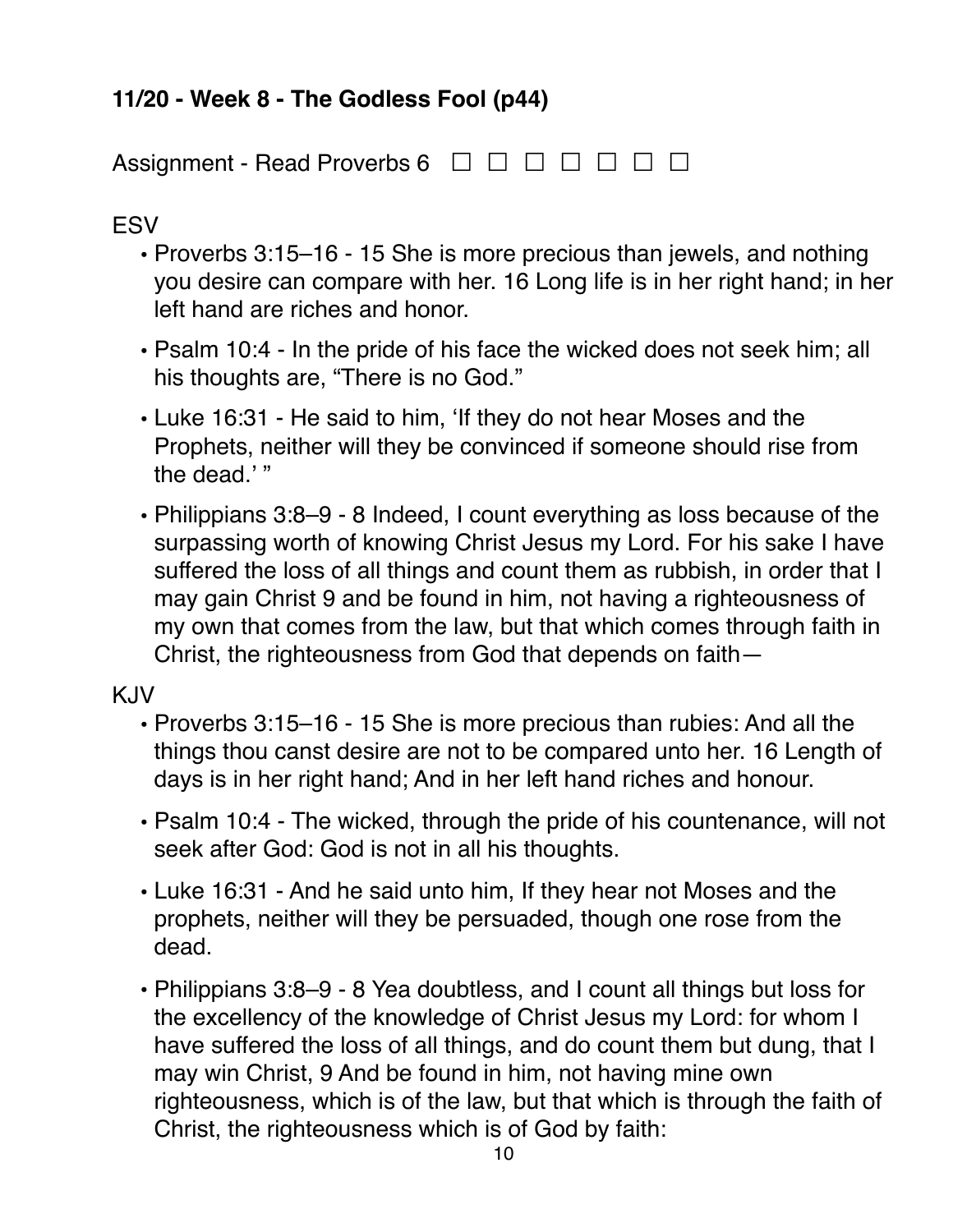# <span id="page-10-0"></span>**11/27 - No Club - Thanksgiving Week**

# <span id="page-10-1"></span>**12/4- Week 9 - The Simple Fool (p48)**

Assignment - Read Proverbs 8 <del></del> □ □ □ □ □ □ □

# **ESV**

- **•** Proverbs 3:15–16 15 She is more precious than jewels, and nothing you desire can compare with her. 16 Long life is in her right hand; in her left hand are riches and honor.
- **•** Proverbs 14:15 The simple believes everything, but the prudent gives thought to his steps.
- **•** Proverbs 8:5 O simple ones, learn prudence; O fools, learn sense.
- **•** Proverbs 8:13 The fear of the Lord is hatred of evil. Pride and arrogance and the way of evil and perverted speech I hate.
- **•** 1 Samuel 24:13 As the proverb of the ancients says, 'Out of the wicked comes wickedness.'...

- **•** Proverbs 3:15–16 15 She is more precious than rubies: And all the things thou canst desire are not to be compared unto her. 16 Length of days is in her right hand; And in her left hand riches and honour.
- **•** Proverbs 14:15 The simple believeth every word: But the prudent man looketh well to his going.
- **•** Proverbs 8:5 O ye simple, understand wisdom: And, ye fools, be ye of an understanding heart.
- **•** Proverbs 8:13 The fear of the Lord is to hate evil: Pride, and arrogancy, and the evil way, And the froward mouth, do I hate.
- **•** 1 Samuel 24:13 As saith the proverb of the ancients, Wickedness proceedeth from the wicked: . . .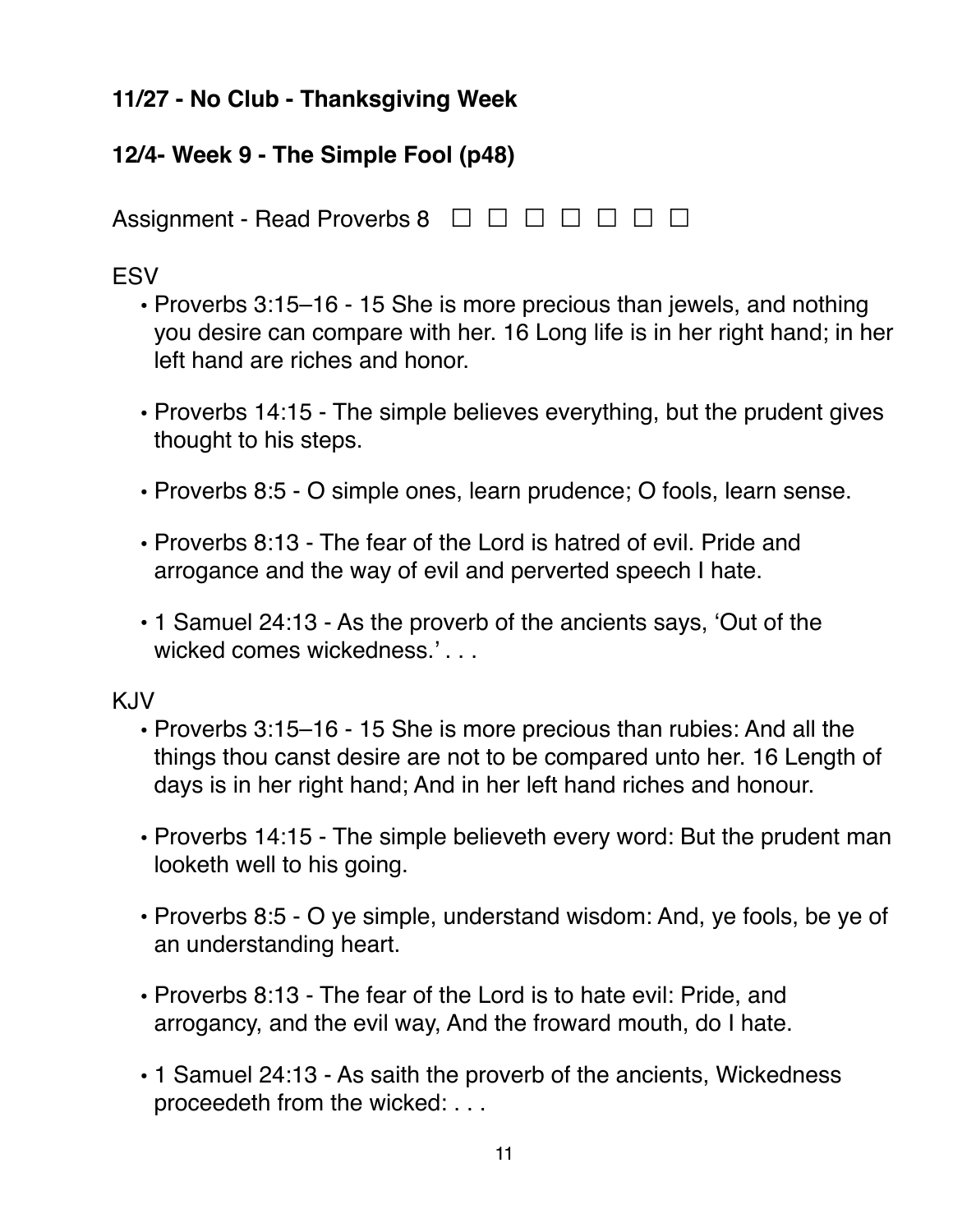# <span id="page-11-0"></span>**12/11 - Week 10 - Foolishness Leads To Destruction (p52)**

| Assignment - Read Proverbs 9 □ □ □ □ □ □ □ |  |
|--------------------------------------------|--|
|--------------------------------------------|--|

#### **FSV**

- **•** Proverbs 3:15–16 15 She is more precious than jewels, and nothing you desire can compare with her. 16 Long life is in her right hand; in her left hand are riches and honor.
- **•** Proverbs 1:22 "How long, O simple ones, will you love being simple? How long will scoffers delight in their scoffing and fools hate knowledge?
- **•** Proverbs 1:25–26 25 because you have ignored all my counsel and would have none of my reproof, 26 I also will laugh at your calamity; I will mock when terror strikes you,
- **•** Proverbs 1:32 32 For the simple are killed by their turning away, and the complacency of fools destroys them;

- **•** Proverbs 3:15–16 15 She is more precious than rubies: And all the things thou canst desire are not to be compared unto her. 16 Length of days is in her right hand; And in her left hand riches and honor.
- **•** Proverbs 1:22 How long, ye simple ones, will ye love simplicity? And the scorners delight in their scorning, And fools hate knowledge?
- **•** Proverbs 1:25–26 25 But ye have set at nought all my counsel, And would none of my reproof: 26 I also will laugh at your calamity; I will mock when your fear cometh;
- **•** Proverbs 1:32 For the turning away of the simple shall slay them, And the prosperity of fools shall destroy them.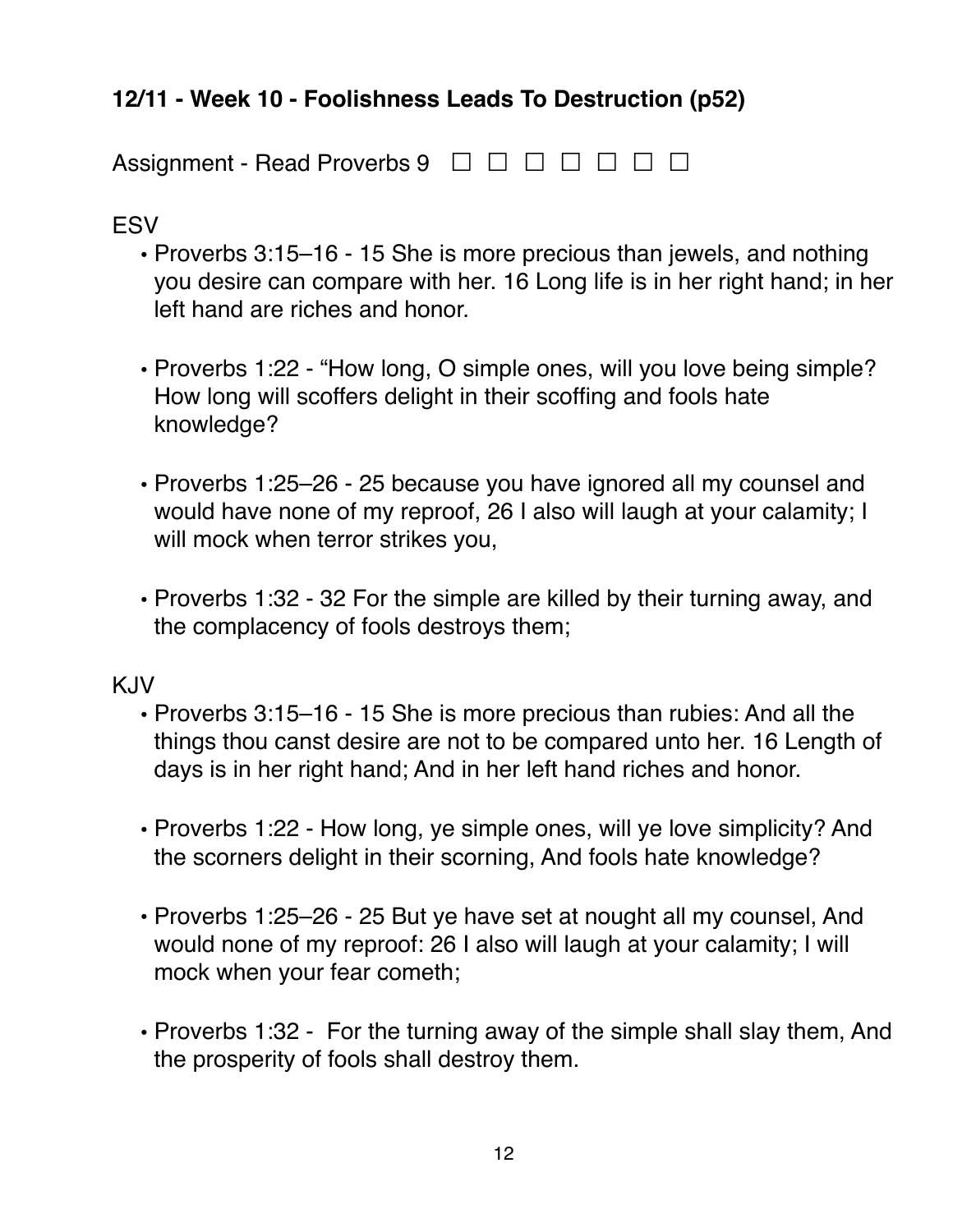# <span id="page-12-0"></span>**12/18 - 1/1 - No Club - Christmas And New Year's Break**

# <span id="page-12-1"></span>**1/8 - Week 11 - Driving Out Folly (p56)**

Assignment - Read Proverbs 10 <del></del> **□ □ □ □** □ □ □

#### **ESV**

- **•** Proverbs 3:17–18 17 Her ways are ways of pleasantness, and all her paths are peace. 18 She is a tree of life to those who lay hold of her; those who hold her fast are called blessed.
- **•** Proverbs 22:15 Folly is bound up in the heart of a child, but the rod of discipline drives it far from him.
- **•** Proverbs 3:11–12 11 My son, do not despise the Lord's discipline or be weary of his reproof, 12 for the Lord reproves him whom he loves, as a father the son in whom he delights.
- **•** Proverbs 10:12 Hatred stirs up strife, but love covers all offenses.
- **•** Proverbs 10:17 Whoever heeds instruction is on the path to life, but he who rejects reproof leads others astray.

- **•** Proverbs 3:17–18 17 Her ways are ways of pleasantness, And all her paths are peace. 18 She is a tree of life to them that lay hold upon her: And happy is every one that retaineth her.
- **•** Proverbs 22:15 Foolishness is bound in the heart of a child; But the rod of correction shall drive it far from him.
- **•** Proverbs 3:11–12 11 My son, despise not the chastening of the Lord; Neither be weary of his correction: 12 For whom the Lord loveth he correcteth; Even as a father the son in whom he delighteth.
- **•** Proverbs 10:12 Hatred stirreth up strifes: But love covereth all sins.
- **•** Proverbs 10:17 He is in the way of life that keepeth instruction: But he that refuseth reproof erreth.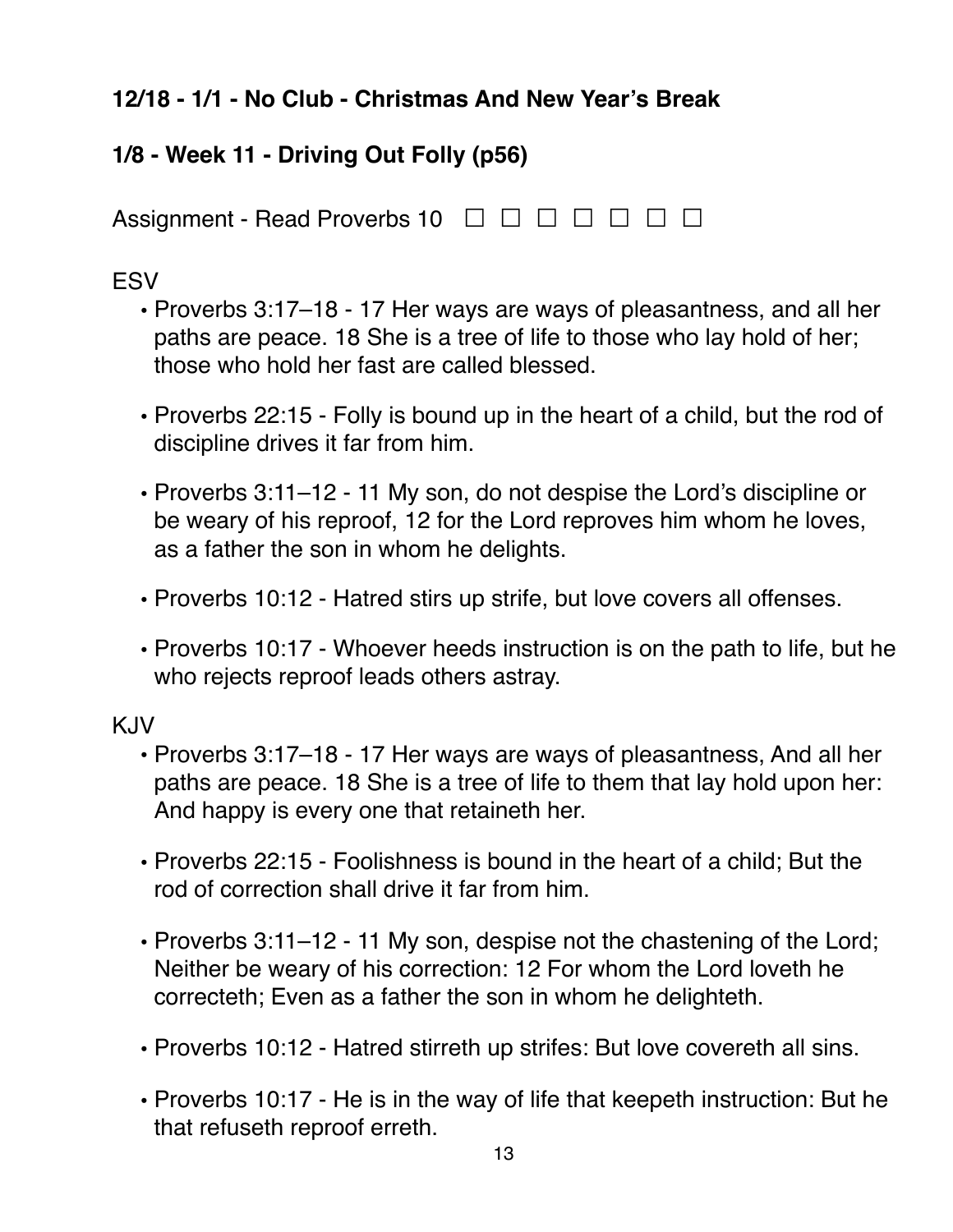# <span id="page-13-0"></span>**1/15 - Week 12 - Get Wisdom (p60)**

Assignment - Read Proverbs 11 <del>□ □ □ □ □ □</del> □

**ESV** 

- **•** Proverbs 3:17–18 17 Her ways are ways of pleasantness, and all her paths are peace. 18 She is a tree of life to those who lay hold of her; those who hold her fast are called blessed.
- **•** Proverbs 4:5–6 -5 Get wisdom; get insight; do not forget, and do not turn away from the words of my mouth. 6 Do not forsake her, and she will keep you; love her, and she will guard you.
- **•** Proverbs 9:10 The fear of the Lord is the beginning of wisdom, and the knowledge of the Holy One is insight.
- **•** Exodus 20:20 Moses said to the people, "Do not fear, for God has come to test you, that the fear of him may be before you, that you may not sin."

- **•** Proverbs 3:17–18 17 Her ways are ways of pleasantness, And all her paths are peace. 18 She is a tree of life to them that lay hold upon her: And happy is every one that retaineth her.
- **•** Proverbs 4:5–6 5 Get wisdom, get understanding: Forget it not; neither decline from the words of my mouth. 6 Forsake her not, and she shall preserve thee: Love her, and she shall keep thee.
- **•** Proverbs 9:10 The fear of the Lord is the beginning of wisdom: And the knowledge of the holy is understanding.
- **•** Exodus 20:20 And Moses said unto the people, Fear not: for God is come to prove you, and that his fear may be before your faces, that ye sin not.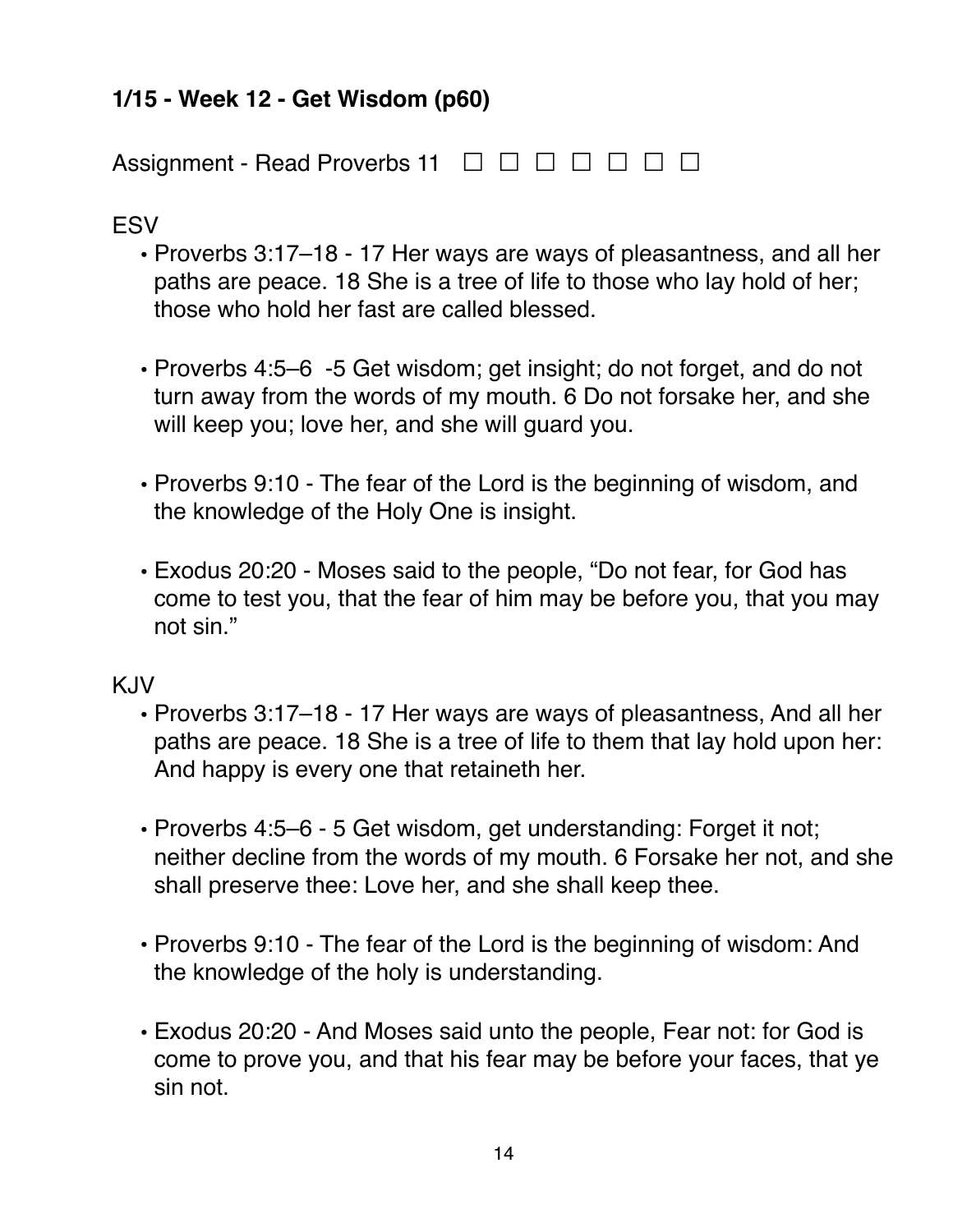# <span id="page-14-0"></span>**1/22 - Week 13 - Fearing God: Who He Is (p64)**

Assignment - Read Proverbs 12 <del>□ □ □ □ □ □</del> □

# **ESV**

- **•** Proverbs 3:17–18 17 Her ways are ways of pleasantness, and all her paths are peace. 18 She is a tree of life to those who lay hold of her; those who hold her fast are called blessed.
- **•** Isaiah 40:25 To whom then will you compare me, that I should be like him? says the Holy One.
- **•** Luke 5:8 But when Simon Peter saw it, he fell down at Jesus' knees, saying, "Depart from me, for I am a sinful man, O Lord."
- **•** Psalm 89:6–7 6 For who in the skies can be compared to the Lord? Who among the heavenly beings is like the Lord, 7 a God greatly to be feared in the council of the holy ones, and awesome above all who are around him?

- **•** Proverbs 3:17–18 17 Her ways are ways of pleasantness, And all her paths are peace. 18 She is a tree of life to them that lay hold upon her: And happy is every one that retaineth her.
- **•** Isaiah 40:25 To whom then will ye liken me, or shall I be equal? saith the Holy One.
- **•** Luke 5:8 When Simon Peter saw it, he fell down at Jesus' knees, saying, Depart from me; for I am a sinful man, O Lord.
- **•** Psalm 89:6–7 6 For who in the heaven can be compared unto the Lord? Who among the sons of the mighty can be likened unto the Lord? 7 God is greatly to be feared in the assembly of the saints, And to be had in reverence of all them that are about him.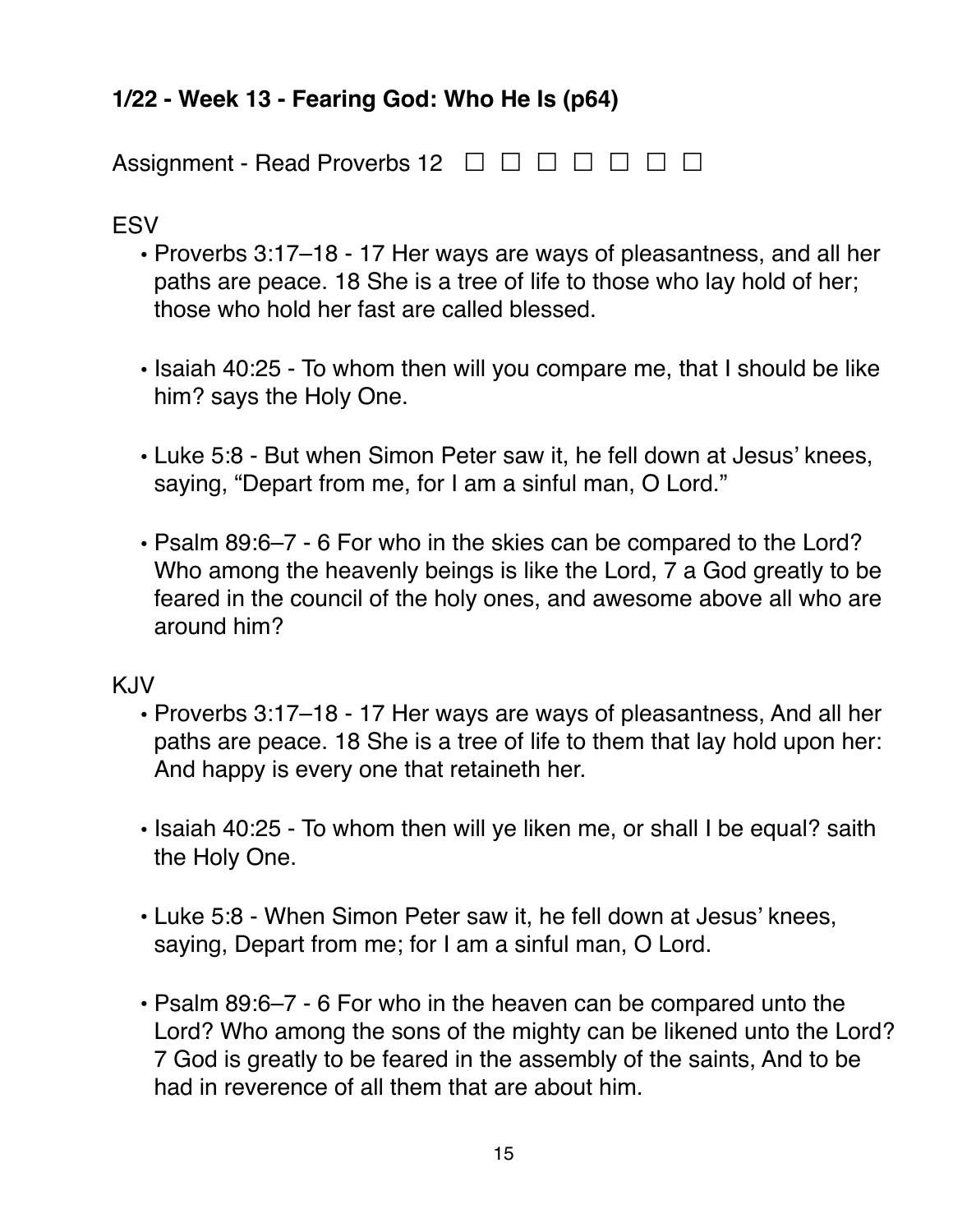## <span id="page-15-0"></span>**1/29 - Week 14 - Fearing God: What He Is Like - Perfect in Everything (p68)**

Assignment - Read Proverbs 13 <del>□ □ □ □ □ □</del> □

**ESV** 

- **•** Proverbs 3:17–18 Her ways are ways of pleasantness, and all her paths are peace. 18 She is a tree of life to those who lay hold of her; those who hold her fast are called blessed.
- **•** Jeremiah 32:17 'Ah, Lord God! It is you who have made the heavens and the earth by your great power and by your outstretched arm! Nothing is too hard for you.
- **•** Jeremiah 10:6–7 6 There is none like you, O Lord; you are great, and your name is great in might. 7 Who would not fear you, O King of the nations? For this is your due; for among all the wise ones of the nations and in all their kingdoms there is none like you.
- **•** Exodus 14:31 Israel saw the great power that the Lord used against the Egyptians, so the people feared the Lord, and they believed in the Lord and in his servant Moses.
- **•** Psalm 33:6–9 6 By the word of the Lord the heavens were made, and by the breath of his mouth all their host. 7 He gathers the waters of the sea as a heap; he puts the deeps in storehouses. 8 Let all the earth fear the Lord; let all the inhabitants of the world stand in awe of him! 9 For he spoke, and it came to be; he commanded, and it stood firm.

KJV (on next page)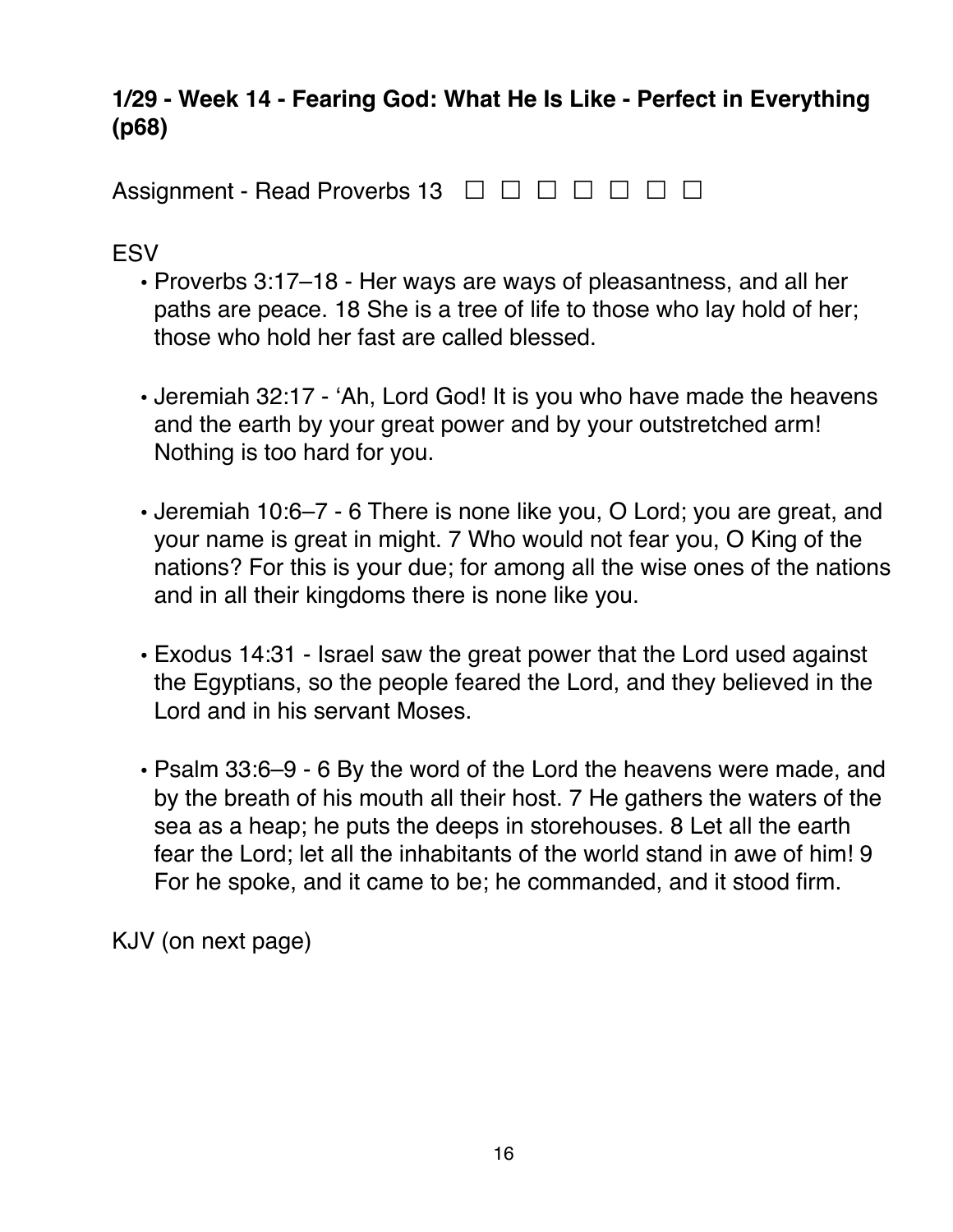- **•** Proverbs 3:17–18 17 Her ways are ways of pleasantness, And all her paths are peace. 18 She is a tree of life to them that lay hold upon her: And happy is every one that retaineth her.
- **•** Jeremiah 32:17 Ah Lord God! behold, thou hast made the heaven and the earth by thy great power and stretched out arm, and there is nothing too hard for thee:
- **•** Jeremiah 10:6–7 6 Forasmuch as there is none like unto thee, O Lord; Thou art great, and thy name is great in might. 7 Who would not fear thee, O King of nations? for to thee doth it appertain: Forasmuch as among all the wise men of the nations, and in all their kingdoms, there is none like unto thee.
- **•** Exodus 14:31 And Israel saw that great work which the Lord did upon the Egyptians: and the people feared the Lord, and believed the Lord, and his servant Moses.
- **•** Psalm 33:6–9 6 By the word of the Lord were the heavens made; And all the host of them by the breath of his mouth. 7 He gathereth the waters of the sea together as an heap: He layeth up the depth in storehouses. 8 Let all the earth fear the Lord: Let all the inhabitants of the world stand in awe of him. 9 For he spake, and it was done; He commanded, and it stood fast.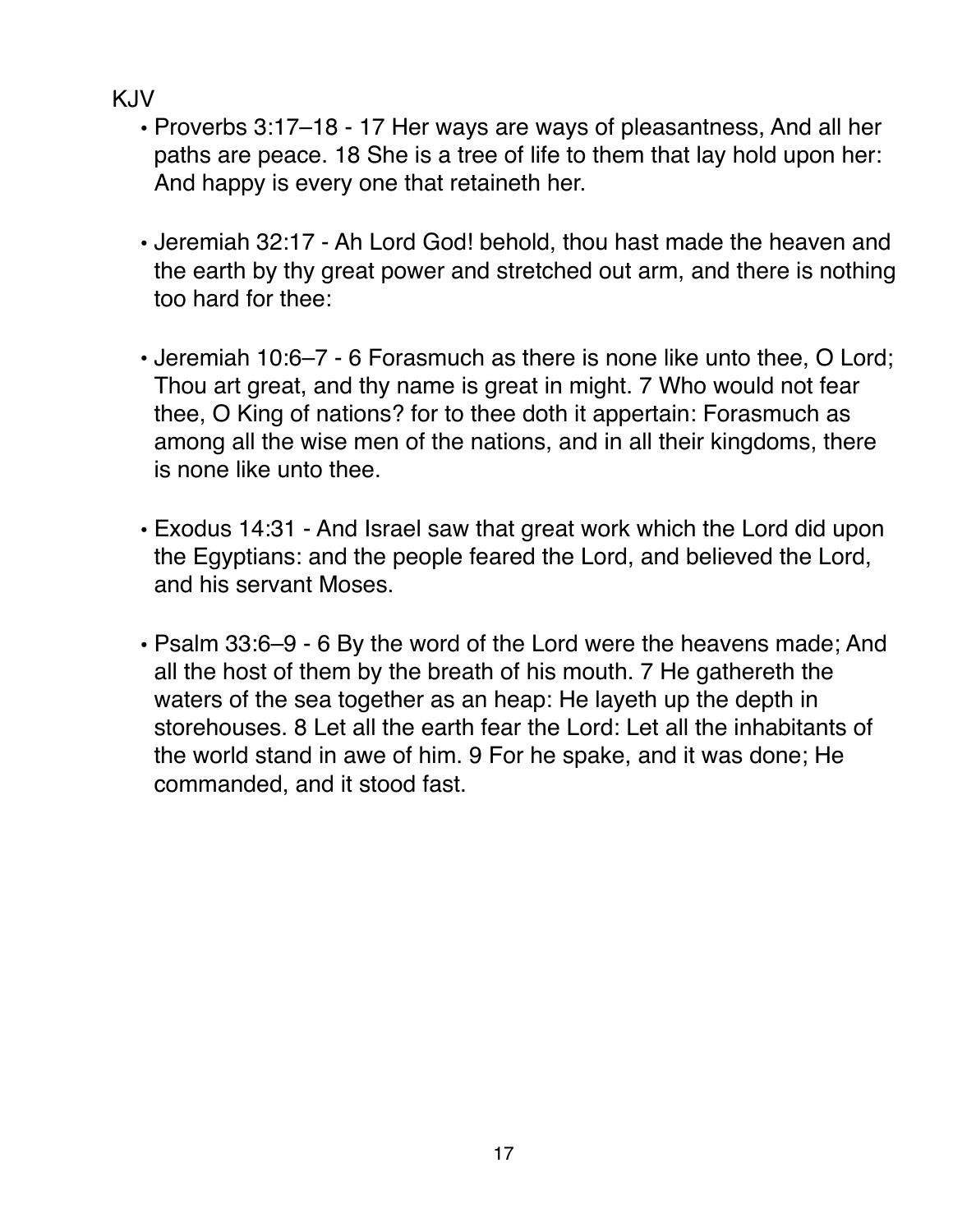# <span id="page-17-0"></span>**2/5 - Week 15 - Fearing God: What He Is Like - Amazing Love (p72)**

Assignment - Read Proverbs 14 <del></del> □ □ □ □ □ □ □

#### ESV

- **•** Proverbs 3:17–18 17 Her ways are ways of pleasantness, and all her paths are peace. 18 She is a tree of life to those who lay hold of her; those who hold her fast are called blessed.
- **•** Psalm 103:11 For as high as the heavens are above the earth, so great is his steadfast love toward those who fear him;
- **•** Deuteronomy 7:9 Know therefore that the Lord your God is God, the faithful God who keeps covenant and steadfast love with those who love him and keep his commandments, to a thousand generations,
- **•** John 1:12 But to all who did receive him, who believed in his name, he gave the right to become children of God,
- **•** 1 John 3:1 See what kind of love the Father has given to us, that we should be called children of God; and so we are. The reason why the world does not know us is that it did not know him.

- **•** Proverbs 3:17–18 17 Her ways are ways of pleasantness, And all her paths are peace. 18 She is a tree of life to them that lay hold upon her: And happy is every one that retaineth her.
- **•** Psalm 103:11 For as the heaven is high above the earth, So great is his mercy toward them that fear him.
- **•** Deuteronomy 7:9 Know therefore that the Lord thy God, he is God, the faithful God, which keepeth covenant and mercy with them that love him and keep his commandments to a thousand generations;
- **•** John 1:12 But as many as received him, to them gave he power to become the sons of God, even to them that believe on his name:
- **•** 1 John 3:1 Behold, what manner of love the Father hath bestowed upon us, that we should be called the sons of God: therefore the world knoweth us not, because it knew him not.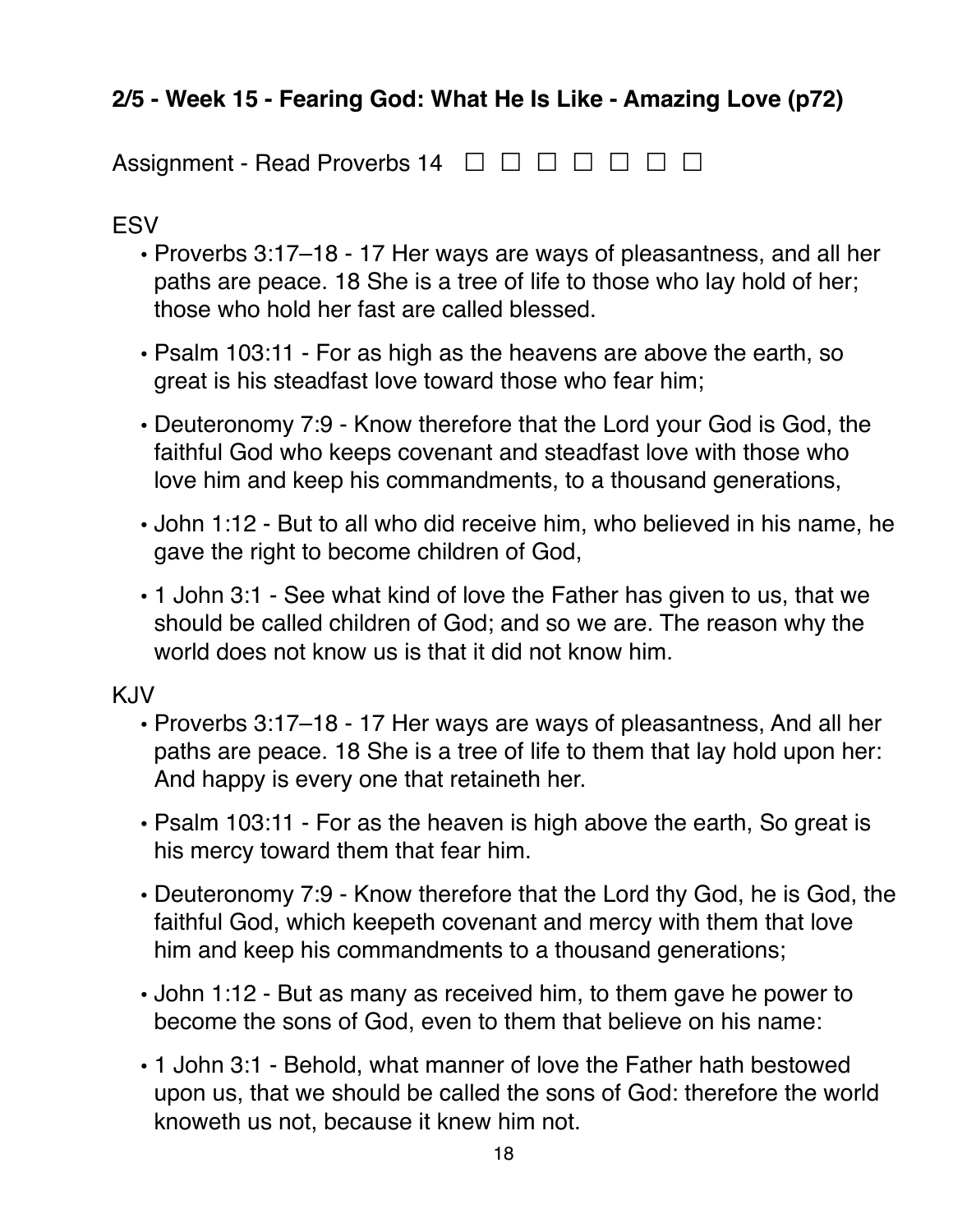# <span id="page-18-0"></span>**2/12 - Week 16 - Imitating God (p76)**

Assignment - Read Proverbs 15 <del>□ □ □ □ □ □</del> □

#### ESV

- **•** Proverbs 3:19–20 19 The Lord by wisdom founded the earth; by understanding he established the heavens; 20 by his knowledge the deeps broke open, and the clouds drop down the dew.
- **•** Psalm 86:11 Teach me your way, O Lord, that I may walk in your truth; unite my heart to fear your name.
- **•** 3 John 11 Beloved, do not imitate evil but imitate good. Whoever does good is from God; whoever does evil has not seen God.
- **•** Proverbs 15:8–9 8 The sacrifice of the wicked is an abomination to the Lord, but the prayer of the upright is acceptable to him. 9 The way of the wicked is an abomination to the Lord, but he loves him who pursues righteousness.

- **•** Proverbs 3:19–20 19 The Lord by wisdom hath founded the earth; By understanding hath he established the heavens. 20 By his knowledge the depths are broken up, And the clouds drop down the dew.
- **•** Psalm 86:11 Teach me thy way, O Lord; I will walk in thy truth: Unite my heart to fear thy name.
- **•** 3 John 11 Beloved, follow not that which is evil, but that which is good. He that doeth good is of God: but he that doeth evil hath not seen God.
- **•** Proverbs 15:8–9 8 The sacrifice of the wicked is an abomination to the Lord: But the prayer of the upright is his delight. 9 The way of the wicked is an abomination unto the Lord: But he loveth him that followeth after righteousness.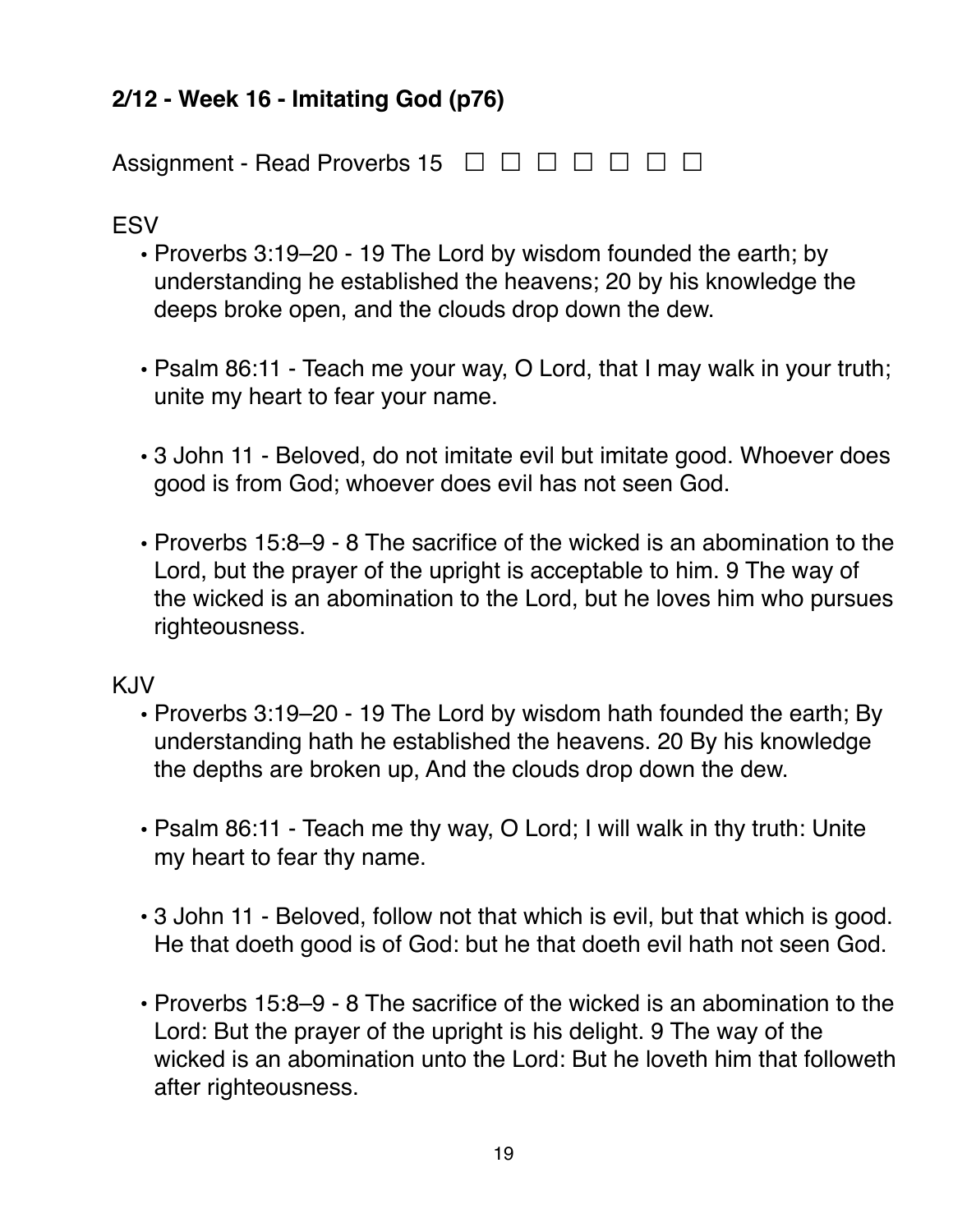# <span id="page-19-0"></span>**2/19 - Week 17 - The Wise Seeks Knowledge (p80)**

Assignment - Read Proverbs 16 <del></del> **□ □ □ □** □ □ □

#### ESV

- **•** Proverbs 3:19–20 19 The Lord by wisdom founded the earth; by understanding he established the heavens; 20 by his knowledge the deeps broke open, and the clouds drop down the dew.
- **•** Proverbs 18:15 An intelligent heart acquires knowledge, and the ear of the wise seeks knowledge.
- **•** Proverbs 18:2 A fool takes no pleasure in understanding, but only in expressing his opinion.
- **•** Proverbs 16:16 How much better to get wisdom than gold! To get understanding is to be chosen rather than silver.
- **•** Proverbs 16:22 Good sense is a fountain of life to him who has it, but the instruction of fools is folly.

- **•** Proverbs 3:19–20 19 The Lord by wisdom hath founded the earth; By understanding hath he established the heavens. 20 By his knowledge the depths are broken up, And the clouds drop down the dew.
- **•** Proverbs 18:15 The heart of the prudent getteth knowledge; And the ear of the wise seeketh knowledge.
- **•** Proverbs 18:2 A fool hath no delight in understanding, But that his heart may discover itself.
- **•** Proverbs 16:16 How much better is it to get wisdom than gold! And to get understanding rather to be chosen than silver!
- **•** Proverbs 16:22 Understanding is a wellspring of life unto him that hath it: But the instruction of fools is folly.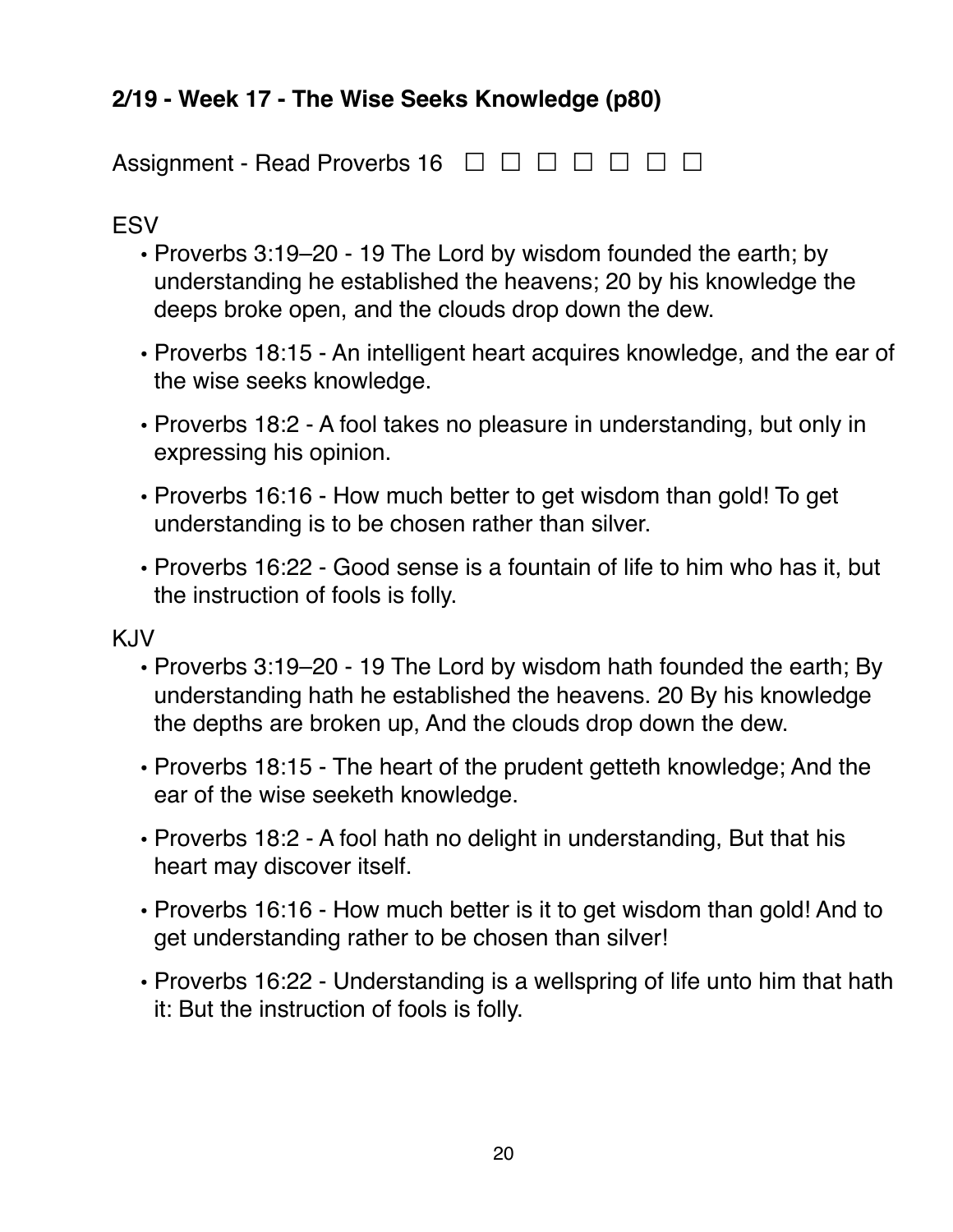# <span id="page-20-0"></span>**2/26 - Week 18 - The Wise Love God's Commands (p84)**

Assignment - Read Proverbs 17 <del>□ □ □ □ □ □</del> □

# ESV

- **•** Proverbs 3:19–20 19 The Lord by wisdom founded the earth; by understanding he established the heavens; 20 by his knowledge the deeps broke open, and the clouds drop down the dew.
- **•** Psalm 112:1 Praise the Lord! Blessed is the man who fears the Lord, who greatly delights in his commandments!
- **•** Psalm 119:52 When I think of your rules from of old, I take comfort, O Lord.
- **•** Psalm 119:130 The unfolding of your words gives light; it imparts understanding to the simple.
- **•** Psalm 119:36 Incline my heart to your testimonies, and not to selfish gain!

- **•** Proverbs 3:19–20 19 The Lord by wisdom hath founded the earth; By understanding hath he established the heavens. 20 By his knowledge the depths are broken up, And the clouds drop down the dew.
- **•** Psalm 112:1 Praise ye the Lord. Blessed is the man that feareth the Lord, That delighteth greatly in his commandments.
- **•** Psalm 119:52 I remembered thy judgments of old, O Lord; And have comforted myself.
- **•** Psalm 119:130 The entrance of thy words giveth light; It giveth understanding unto the simple.
- **•** Psalm 119:36 Incline my heart unto thy testimonies, And not to covetousness.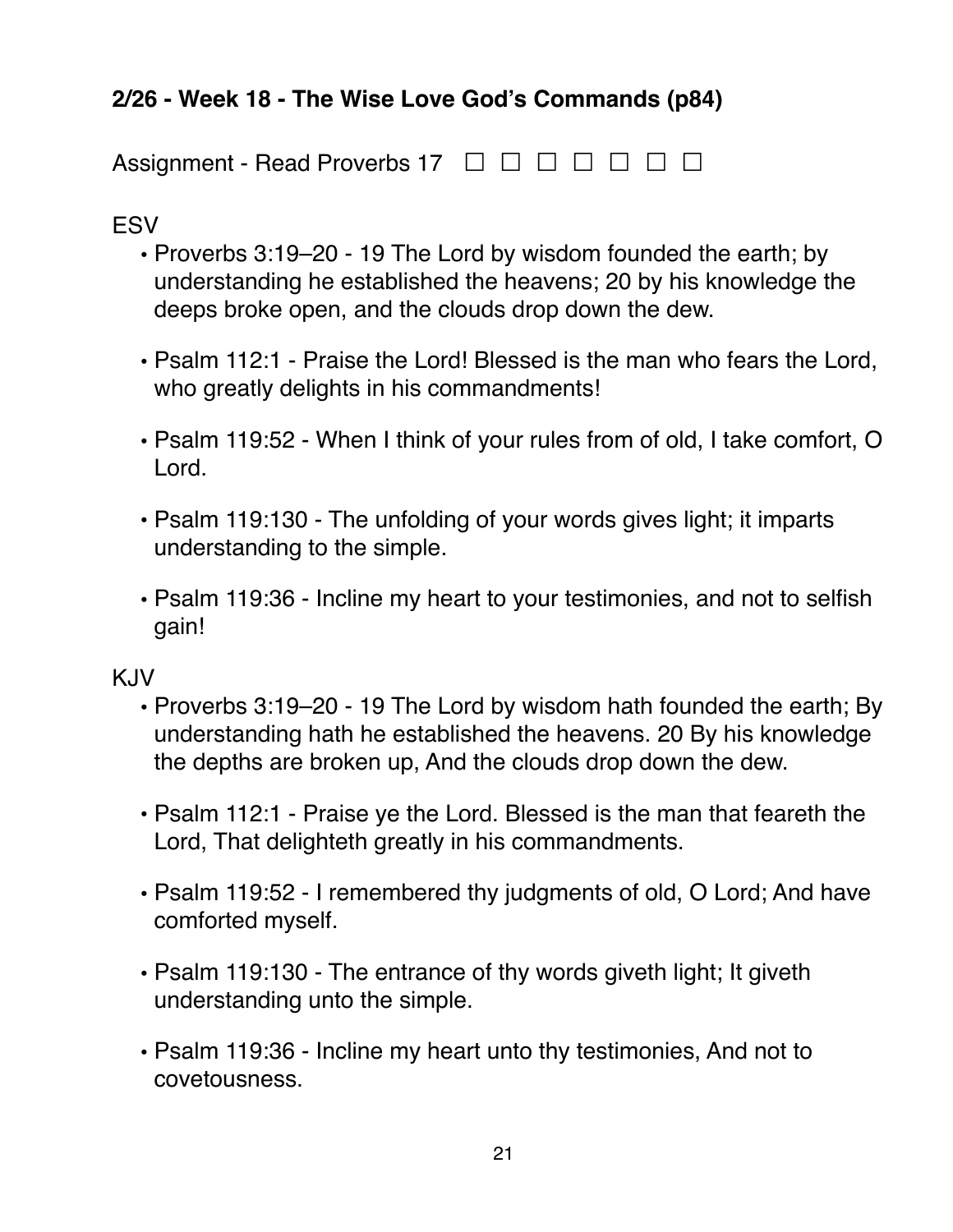# <span id="page-21-0"></span>**3/4 - Week 19 - The Wise Hate Evil (p88)**

Assignment - Read Proverbs 18 <del>□ □ □ □ □ □</del> □

### ESV

- **•** Proverbs 3:19–20 19 The Lord by wisdom founded the earth; by understanding he established the heavens; 20 by his knowledge the deeps broke open, and the clouds drop down the dew.
- **•** Job 28:28 And (God) said to man, 'Behold, the fear of the Lord, that is wisdom, and to turn away from evil is understanding.' "
- **•** Proverbs 14:16 One who is wise is cautious and turns away from evil, but a fool is reckless and careless.
- **•** Proverbs 8:13 The fear of the Lord is hatred of evil. Pride and arrogance and the way of evil and perverted speech I hate.
- **•** Proverbs 18:5 It is not good to be partial to the wicked or to deprive the righteous of justice.

- **•** Proverbs 3:19–20 19 The Lord by wisdom hath founded the earth; By understanding hath he established the heavens. 20 By his knowledge the depths are broken up, And the clouds drop down the dew.
- **•** Job 28:28 And unto man (God) said, Behold, the fear of the Lord, that is wisdom; And to depart from evil is understanding.
- **•** Proverbs 14:16 A wise man feareth, and departeth from evil: But the fool rageth, and is confident.
- **•** Proverbs 8:13 The fear of the Lord is to hate evil: Pride, and arrogancy, and the evil way, And the froward mouth, do I hate.
- **•** Proverbs 18:5 It is not good to accept the person of the wicked, To overthrow the righteous in judgment.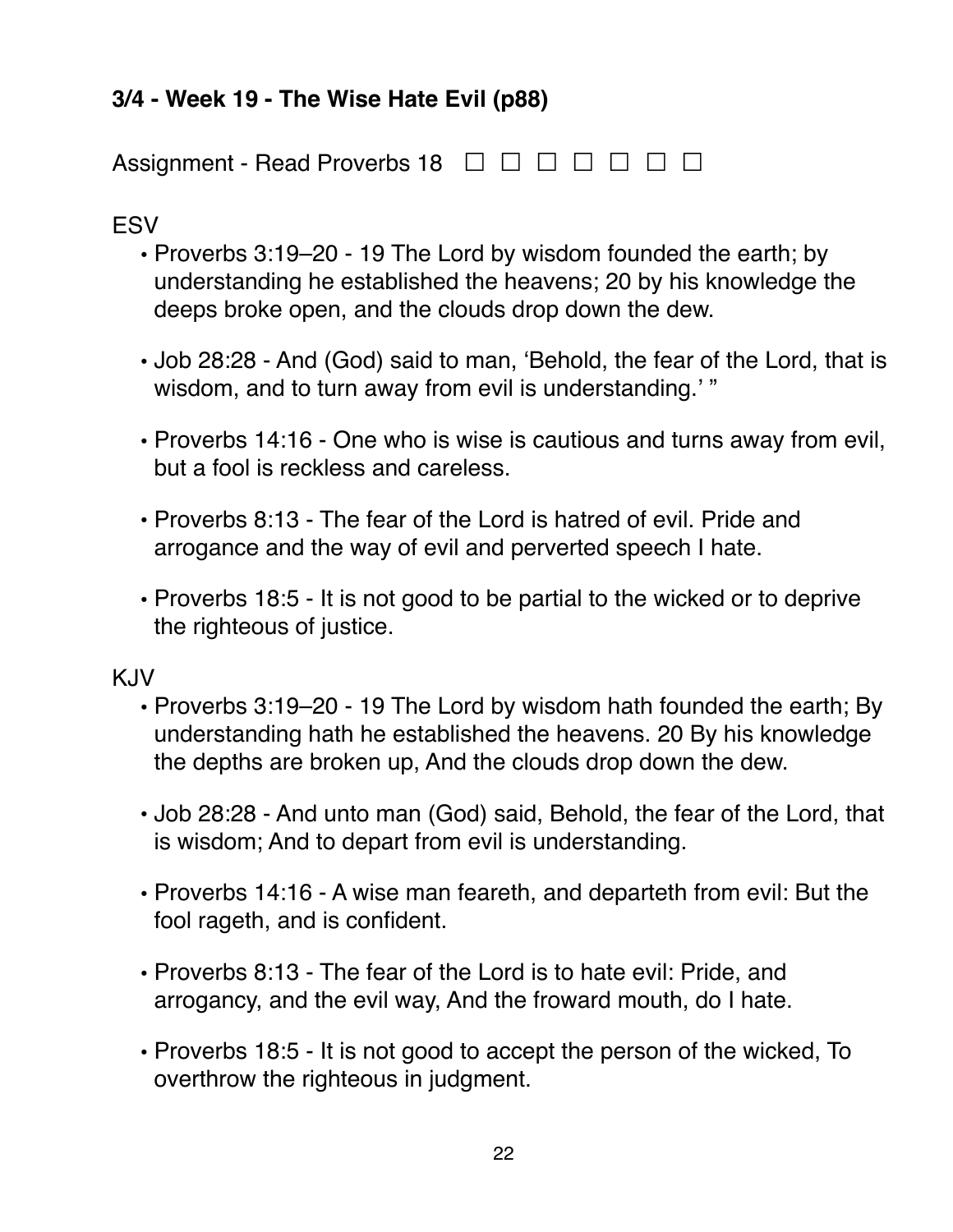# <span id="page-22-0"></span>**3/11 - Week 20 - The Wise Listen To Advice (p92)**

Assignment - Read Proverbs 19 <del>□ □ □ □ □ □</del> □

#### **ESV**

- **•** Proverbs 3:19–20 19 The Lord by wisdom founded the earth; by understanding he established the heavens; 20 by his knowledge the deeps broke open, and the clouds drop down the dew.
- **•** Proverbs 19:20 Listen to advice and accept instruction, that you may gain wisdom in the future.
- **•** Proverbs 12:15 The way of a fool is right in his own eyes, but a wise man listens to advice.
- **•** Proverbs 19:2 Desire without knowledge is not good, and whoever makes haste with his feet misses his way.
- **•** Proverbs 19:27 Cease to hear instruction, my son, and you will stray from the words of knowledge.

- **•** Proverbs 3:19–20 19 The Lord by wisdom hath founded the earth; By understanding hath he established the heavens. 20 By his knowledge the depths are broken up, And the clouds drop down the dew.
- **•** Proverbs 19:20 Hear counsel, and receive instruction, That thou mayest be wise in thy latter end.
- **•** Proverbs 12:15 The way of a fool is right in his own eyes: But he that hearkeneth unto counsel is wise.
- **•** Proverbs 19:2 Also, that the soul be without knowledge, it is not good; And he that hasteth with his feet sinneth.
- **•** Proverbs 19:27 Cease, my son, to hear the instruction That causeth to err from the words of knowledge.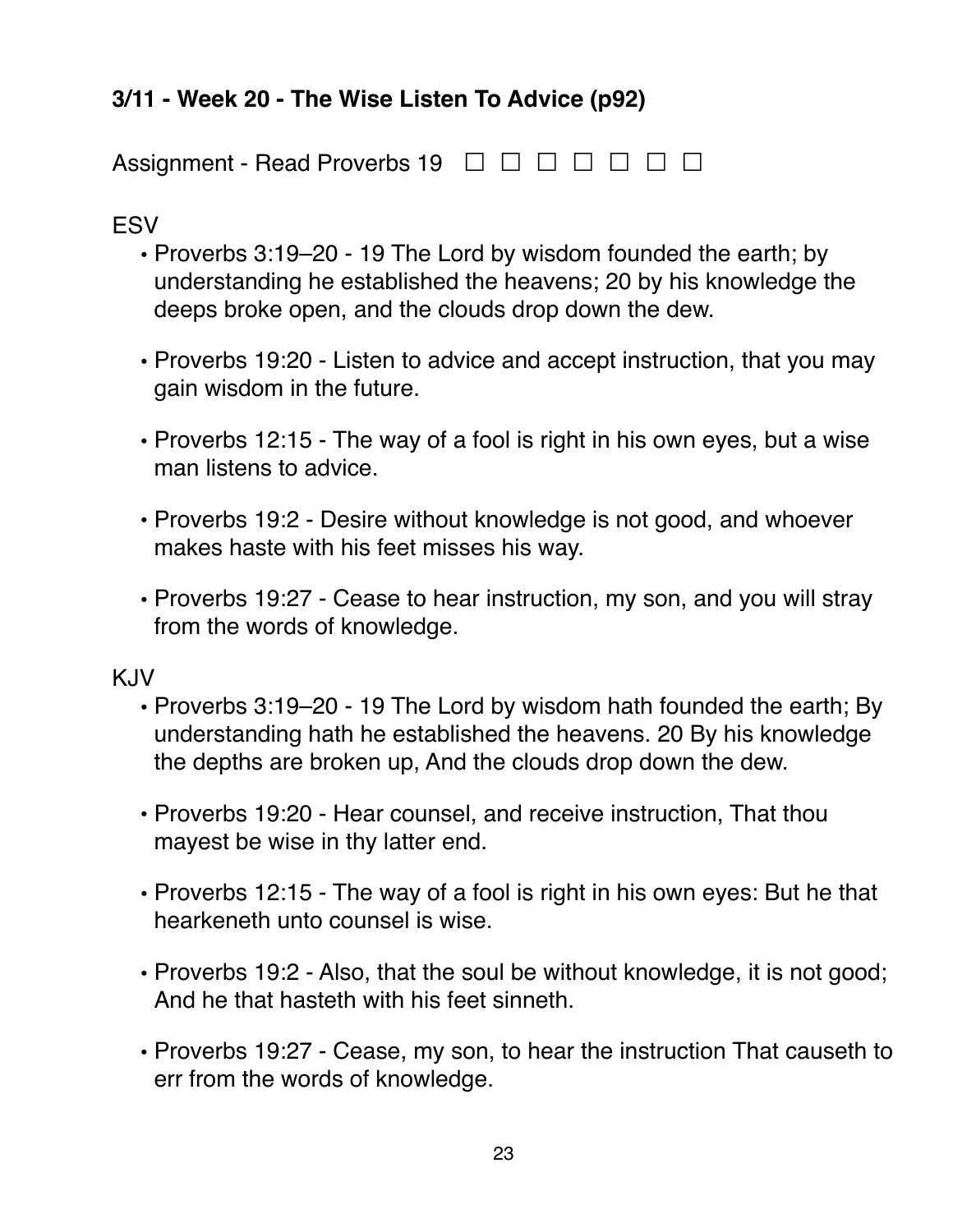# <span id="page-23-0"></span>**3/18 - Week 21 - The Wise Accepts Correction (p96)**

Assignment - Read Proverbs 20  $\Box$   $\Box$   $\Box$   $\Box$   $\Box$   $\Box$   $\Box$ 

#### **ESV**

- **•** Proverbs 3:21–22 21 My son, do not lose sight of these— keep sound wisdom and discretion, 22 and they will be life for your soul and adornment for your neck.
- **•** Proverbs 15:31–32 31 The ear that listens to life-giving reproof will dwell among the wise. 32 Whoever ignores instruction despises himself, but he who listens to reproof gains intelligence.
- **•** Proverbs 15:10 There is severe discipline for him who forsakes the way; whoever hates reproof will die.
- **•** 2 Samuel 12:13 David said to Nathan, "I have sinned against the Lord." And Nathan said to David, "The Lord also has put away your sin; you shall not die.

- **•** Proverbs 3:21–22 21 My son, let not them depart from thine eyes: Keep sound wisdom and discretion: 22 So shall they be life unto thy soul, And grace to thy neck.
- **•** Proverbs 15:31–32 31 The ear that heareth the reproof of life Abideth among the wise. 32 He that refuseth instruction despiseth his own soul: But he that heareth reproof getteth understanding.
- **•** Proverbs 15:10 Correction is grievous unto him that forsaketh the way: And he that hateth reproof shall die.
- **•** 2 Samuel 12:13 And David said unto Nathan, I have sinned against the Lord. And Nathan said unto David, The Lord also hath put away thy sin; thou shalt not die.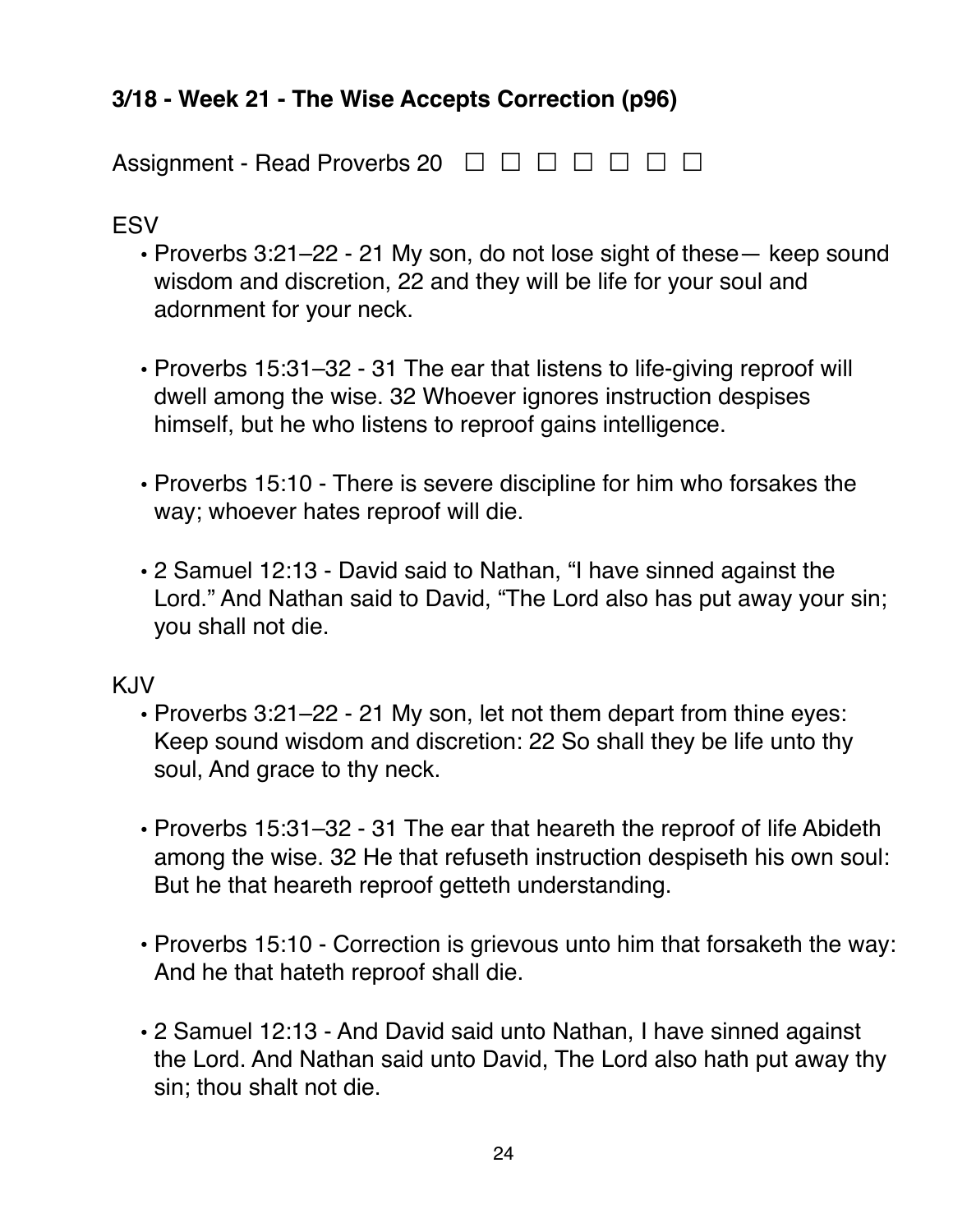# <span id="page-24-0"></span>**3/25 - Week 22 - The Wise Have Self-Control (p100)**

Assignment - Read Provers 21 <del>□ □ □ □ □ □</del> □

ESV

- **•** Proverbs 3:21–22 21 My son, do not lose sight of these— keep sound wisdom and discretion, 22 and they will be life for your soul and adornment for your neck.
- **•** Proverbs 29:11 A fool gives full vent to his spirit, but a wise man quietly holds it back.
- **•** Proverbs 20:3 It is an honor for a man to keep aloof from strife, but every fool will be quarreling.
- **•** Proverbs 21:20 Precious treasure and oil are in a wise man's dwelling, but a foolish man devours it.
- **•** Proverbs 16:32 Whoever is slow to anger is better than the mighty, and he who rules his spirit than he who takes a city.

- **•** Proverbs 3:21–22 21 My son, let not them depart from thine eyes: Keep sound wisdom and discretion: 22 So shall they be life unto thy soul, And grace to thy neck.
- **•** Proverbs 29:11 A fool uttereth all his mind: But a wise man keepeth it in till afterwards.
- **•** Proverbs 20:3 It is an honour for a man to cease from strife: But every fool will be meddling.
- **•** Proverbs 21:20 There is treasure to be desired and oil in the dwelling of the wise; But a foolish man spendeth it up.
- **•** Proverbs 16:32 He that is slow to anger is better than the mighty; And he that ruleth his spirit than he that taketh a city.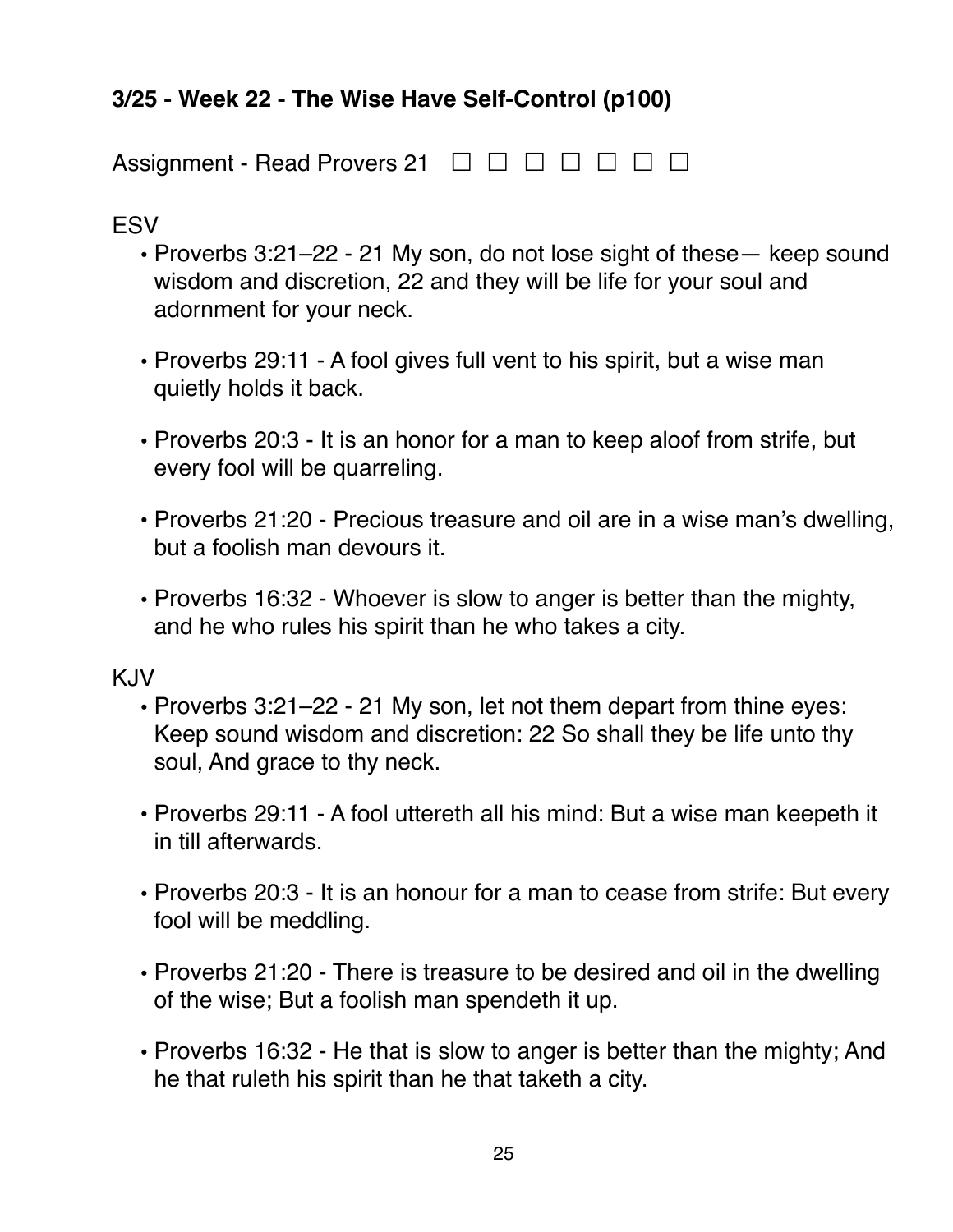# <span id="page-25-0"></span>**4/1 - Week 23 - The Wise Looks Ahead (p104)**

Assignment - Read Proverbs 22  $\Box$   $\Box$   $\Box$   $\Box$   $\Box$   $\Box$   $\Box$ 

#### **FSV**

- **•** Proverbs 3:21–22 21 My son, do not lose sight of these— keep sound wisdom and discretion, 22 and they will be life for your soul and adornment for your neck.
- **•** Proverbs 27:12 The prudent sees danger and hides himself, but the simple go on and suffer for it.
- **•** Proverbs 22:3 The prudent sees danger and hides himself, but the simple go on and suffer for it.
- **•** Proverbs 22:5 Thorns and snares are in the way of the crooked; whoever guards his soul will keep far from them.
- **•** Proverbs 22:17–18 17 Incline your ear, and hear the words of the wise, and apply your heart to my knowledge, 18 for it will be pleasant if you keep them within you, if all of them are ready on your lips.

- **•** Proverbs 3:21–22 21 My son, let not them depart from thine eyes: Keep sound wisdom and discretion: 22 So shall they be life unto thy soul, And grace to thy neck.
- **•** Proverbs 27:12 A prudent man foreseeth the evil, and hideth himself; But the simple pass on, and are punished.
- **•** Proverbs 22:3 A prudent man foreseeth the evil, and hideth himself: But the simple pass on, and are punished.
- **•** Proverbs 22:5 Thorns and snares are in the way of the froward: He that doth keep his soul shall be far from them.
- **•** Proverbs 22:17–18 17 Bow down thine ear, and hear the words of the wise, And apply thine heart unto my knowledge. 18 For it is a pleasant thing if thou keep them within thee; They shall withal be fitted in thy lips.